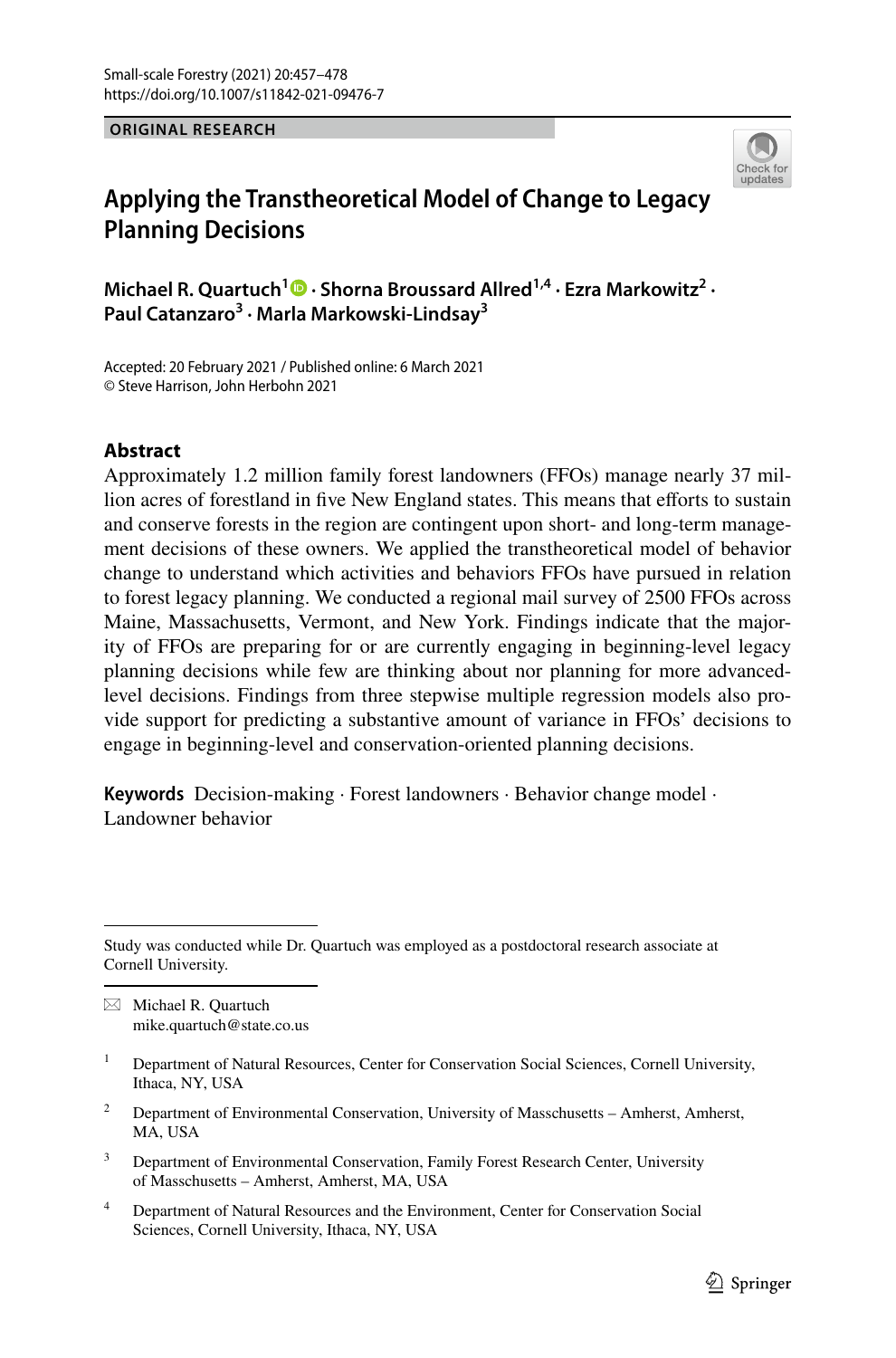# **Introduction**

Family forest owners (FFOs) control about 34% of the forestland in the U.S. (Linkes et al. [2010](#page-20-0); Butler et al. [2020](#page-19-0)) and account for more than 37 million acres of forestland across fve states in the northeastern U.S. (New Hampshire, New York, Maine, Massachusetts, and Vermont). The decisions of these 1.2 million FFOs in the northeast are critical—owners' decisions to sell, parcelize, develop or to conserve their land have far-reaching consequences for social, cultural, economic, and ecological attributes associated with private forests and the public benefits that they provide. Thus, efforts to sustain and conserve forests in the region are contingent upon understanding the management decisions of current owners.

Despite the importance of these decisions in both the short- and long-term, there is a relative dearth of information about FFOs' forest legacy planning intentions and the factors that infuence decision-making in this context. Yet it is critically important that we better understand both what FFOs intend to do with their land after they pass as well as why they intend to act this way so that resource managers, extension agents, policymakers and others can more efectively engage with these decision makers. Because of the magnitude of forest legacy actions which include cognitive and afective (or emotional) decisions and occur over long time horizons—we might expect that FFOs occupy diferent stages in a continuum of planning process steps. For example, some owners have likely made decisions about the future of their forestland and are in the process of carrying out those decisions while others may not be aware of or are only beginning to consider their options.

Forest legacy planning actions aimed at maintaining intact forests can help address issues of forest parcelization, the splitting up of large tracts of forestland into smaller segments among more owners (Gobster and Rickenbach [2004](#page-19-1)), and forestland conversion (e.g., Schmidt and McWilliams [2000](#page-21-0)). Most FFOs are concerned about increasing development and forest parcelization (Kilgore et al. [2015\)](#page-20-1) yet few take formal conservation-based legacy planning actions to avoid forest conversion and parcelization (Markowski-Lindsay et al. [2017\)](#page-20-2). This gap between what owners say they want to happen to their land and what decisions they are actually making (or not making) highlights a critical need for additional research into the factors that affect FFOs' legacy planning decisions.

Practitioners and scholars know very little about the psychological predictors of FFOs' legacy planning intentions. Further complicating matters is the inherent difficulty in talking about and planning for what will happen after one dies. Simply put, people are uncomfortable talking about their own death and often avoid doing so (Greenberg et al. [1986](#page-19-2)). Additionally, it is difficult to predict FFO behaviors/intentions related to selling, parcelizing, and developing land (Kilgore et al. [2015\)](#page-20-1), in part, because these decisions happen across multiple discrete steps (e.g., determine the value of the land, work with a surveyor, hire an attorney, etc.) and are spread out over time. As such, we applied a behavior change model that can help scholars and practitioners better understand which forest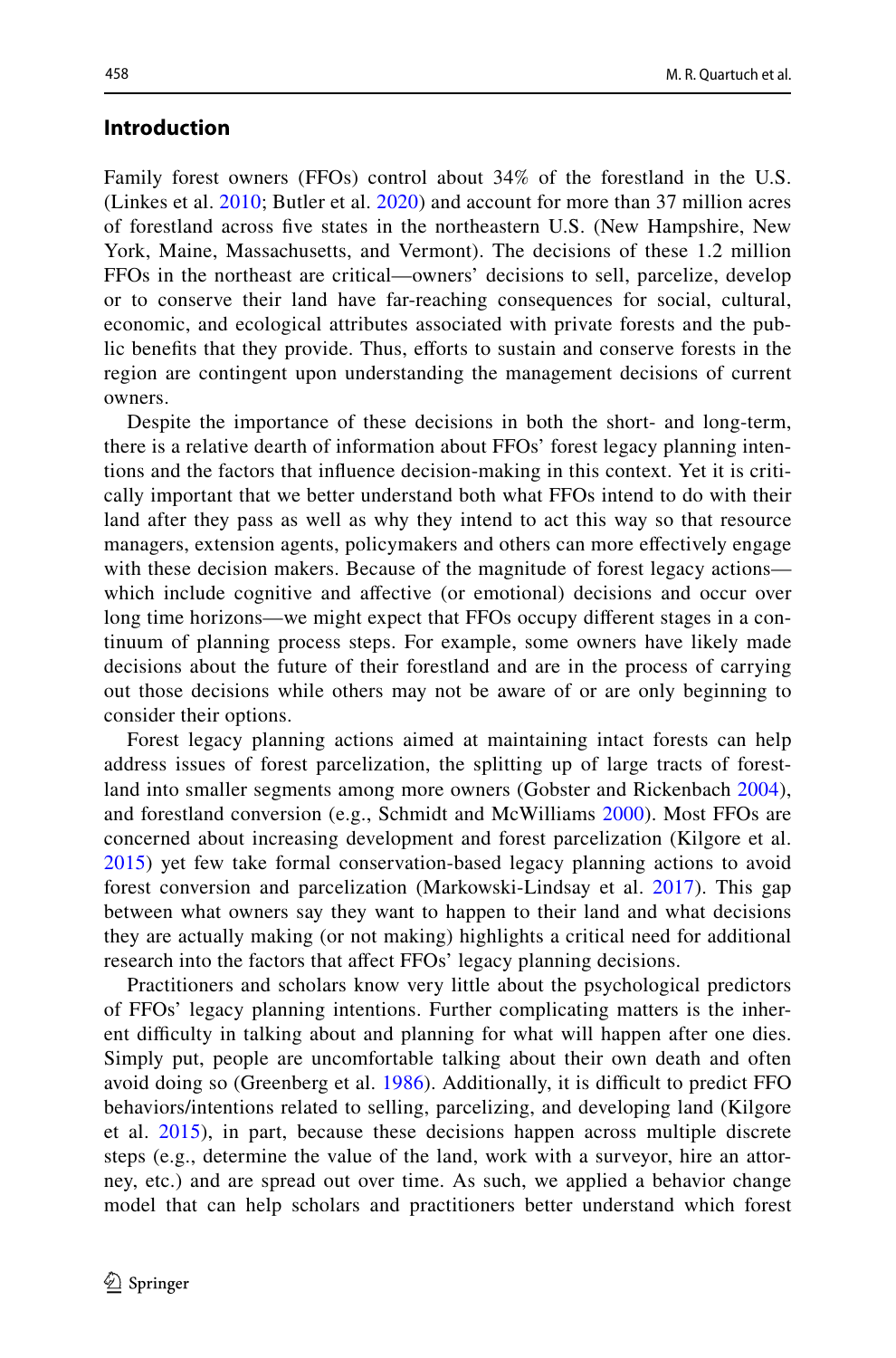legacy planning activities FFOs are considering, are currently implementing, or have already done. Specifcally, we applied the transtheoretical model of behavior change (TTM) to examine FFOs' legacy planning intentions and behaviors and to understand why they are (or are not) interested in various actions.

Our research contributes to broadening the application of the TTM model in a novel domain, forest landowner behavior, while also providing valuable insights that practitioners and others can use to create targeted messages that resonate with individuals who are in a particular stage in the forest legacy planning cycle, ultimately helping them make better long-term decisions regarding their land.

#### **Theoretical Framework**

The transtheoretical model of behavior change (TTM) provides a framework to examine people's readiness to change their behavior. It has been widely applied across behavioral and health felds to understand, predict, and, in some cases, create interventions addressing preventative or "risky" health behaviors including: mammography screenings, smoking (Prochaska and DiClimente [1983\)](#page-20-3), diet and exercise (Mastellos et al. [2014](#page-20-4)), stress management (Riley, Toth, and Fava [2000](#page-21-1)), and substance use/prevention (Carbonari and DiClemente [2000](#page-19-3)). It has also been loosely applied within the environmental feld to examine alternative modes of transportation use (Thigpen, Driller, and Handy [2015](#page-21-2)) travel behavior (Gatersleben and Appleton [2007](#page-19-4); Parkes et al. [2016](#page-20-5)) and energy conserving behaviors (He et al. [2010\)](#page-19-5).

The TTM incorporates a suite of cognitive, affective, and behavioral processes. "The central organizing construct of the TTM is stages of change, the fve stages that people move through as they prepare for and ultimately modify their behavior" (Fried et al. [2012](#page-19-6), p. 26). The sequential stages include: precontemplation, contemplation, preparation, action, and maintenance (Prochaska and DiClemente [1983\)](#page-20-3) but individuals may revert back to previous stages as they plan for and subsequently change their behavior (Sutton [2001\)](#page-21-3). Three additional constructs—decisional balance, processes of change, and self-efficacy—when used in tandem with the stages of change can help identify why someone is in a particular stage with respect to changing his/her behavior.

During pre-contemplation, an individual has not yet thought about nor considered changing his/her behavior. Contemplation, as the name implies, refers to individuals who are beginning to think about or consider changing his/her behavior. Preparation begins when individuals intend to engage in a behavior in the next 6 months and start making changes in their lives to do so (Prochaska and DiClimente [1983\)](#page-20-3). During the later TTM stages, individuals are either in the process of engaging in the new behavior (i.e., action stage) or have changed their behavior and are attempting to sustain it (i.e., maintenance stage). It is important to note that individuals may not necessarily proceed through each of the fve stages in a linear fashion. In most cases, individuals will stagnate in one stage for an extended period of time or even revert to earlier stages in the process (Gibbison and Johnson [2012](#page-19-7); Lamb and Joshi [2004](#page-20-6)).

Additionally, it is important to understand how cognitive, afective, and behavioral processes assist or prevent individuals from proceeding through the stages of change.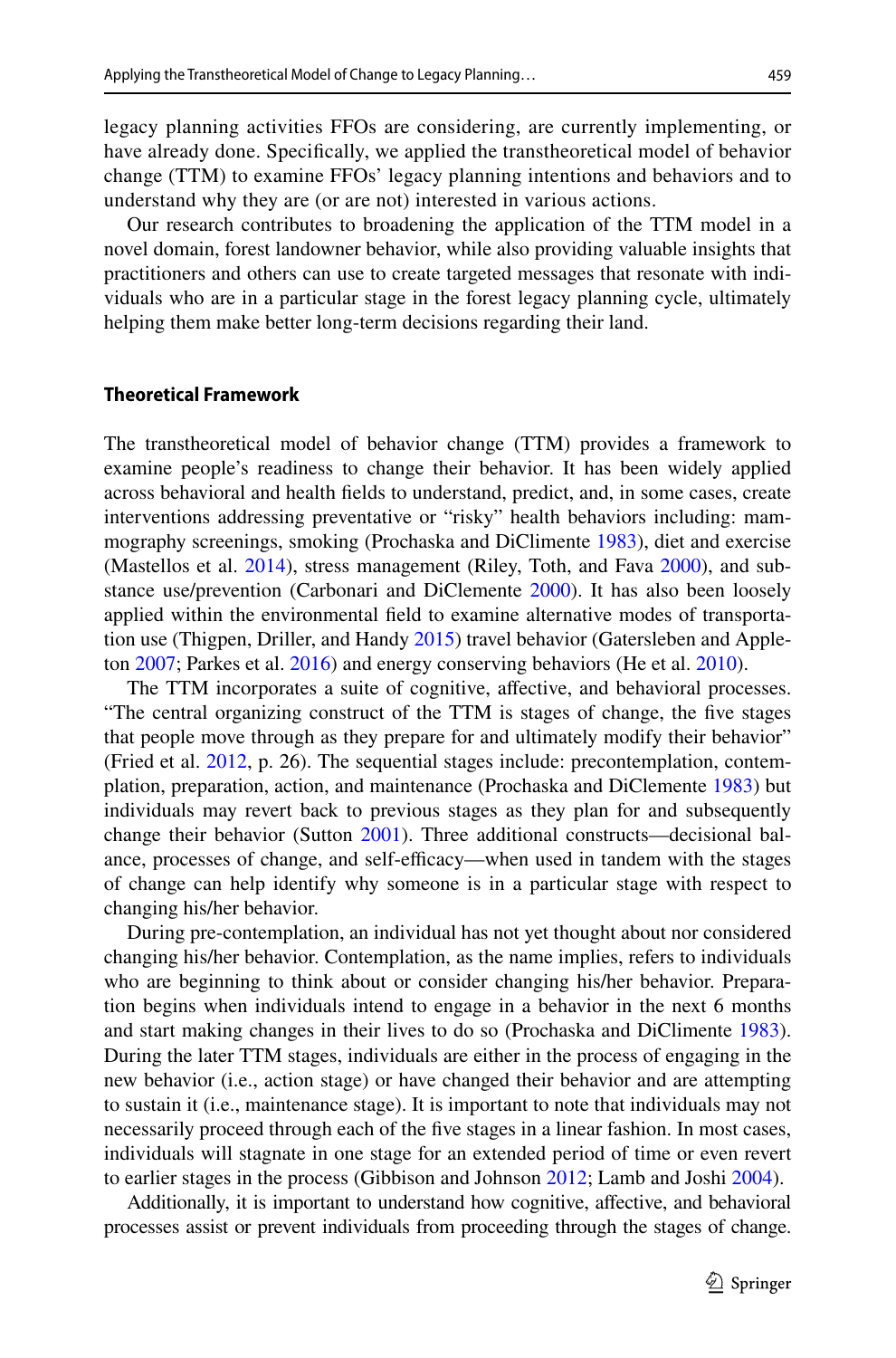Decisional balance (DB) represents an attitude or an evaluative assessment of the pros and cons of engaging in a particular behavior (Fried et al., [2012\)](#page-19-6). As individuals progress through the stages of change, DB shifts in critical ways. For example, when individuals are in the pre-contemplation stage, the cons associated with changing one's behavior tend to outweigh perceived potential benefts (Medvene et al. [2007](#page-20-7)). As individuals advance to later-stages of the model, they begin forming more positive attitudes about modifying their behavior and the pros of changing typically outweigh the cons (Prochaska et al. [2008](#page-20-8)). Other factors such as belief saliency and awareness of or experience with certain behaviors also play a role either nudging individuals through the stages of behavior change or not (Fried et al. [2010](#page-19-8); Sudore et al. [2008](#page-21-4)).

Processes of change (POC) refer to activities people use to progress through the stages of change and include cognitive and behavioral processes (Prochaska et al. [2008](#page-20-8)). Cognitive factors including consciousness raising are more prevalent during earlier stages, whereas behavioral processes such as helping relationships are present during both early and late-stage behaviors. For example, Gibbison and Johnson ([2012](#page-19-7)) found social support, specifcally from close friends, to be a critical factor in initiating (preparation stage) and maintaining (maintenance stage) exercise behaviors among adults.

Lastly, self-efficacy, a construct advanced by Bandura  $(1977)$  $(1977)$ , describes an individual's belief that s/he has control over whether to engage in a particular behavior. Selfefficacy is an important component of the TTM and other behavior prediction models (Armitage and Arden [2002\)](#page-18-1). Gebrehiwot and van der Veen [\(2015\)](#page-19-9) provided support for the importance of self-efficacy as a predictor of farmers' behaviors in both contemplative and action stages and evidence suggests that self-efficacy increases as individuals proceed from preparation to maintenance stages (Prochaska, Wright, and Velicer [2008\)](#page-20-8).

#### **Research Questions**

The goal of this study was to understand whether FFOs are engaging in forest legacy planning behaviors and to determine the extent to which important attributes infuence these decisions. Specifcally, two research questions guided this inquiry:

- 1. What is the distribution of FFOs in New England across the TTM stage(s) with respect to forest legacy planning decisions?
- 2. To what degree do ownership motivations, self-efficacy, processes of change including helping relationships and consciousness raising, as well as important socio-demographic and landowner characteristics infuence forest landowners' legacy planning decisions?

# **Literature Review**

Private forest landowners own land for consumptive and non-consumptive purposes. Many FFOs report that amenity-related benefts including beauty, wildlife habitat, and nature protection are among the most important reasons why they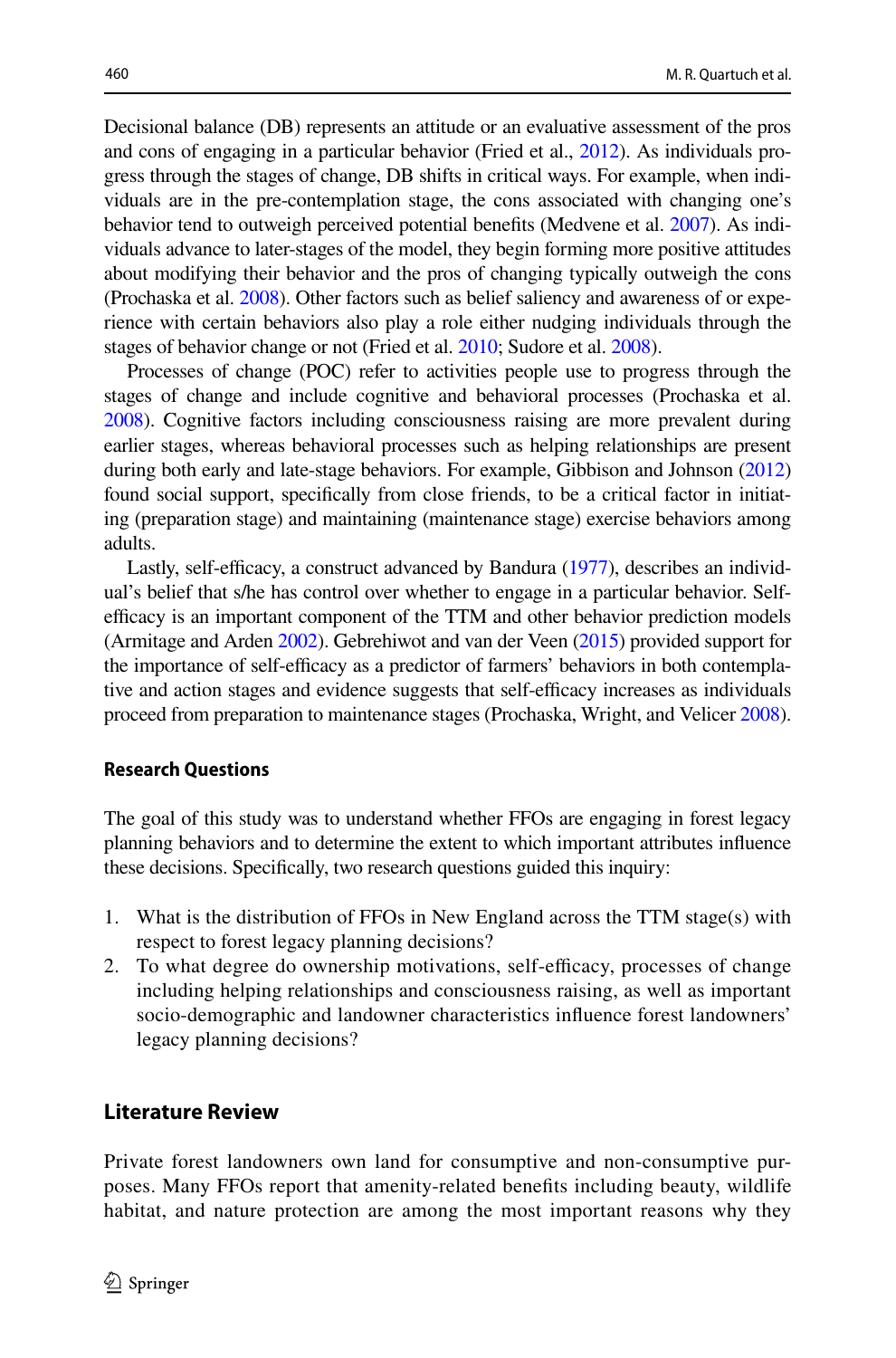own their forestland (Butler et al. [2020\)](#page-19-0), whereas other reasons to own land such as timber harvesting are often seen as less important (Côté, Gilbert, and Nadeau [2015\)](#page-19-10). Additionally, most owners are interested in passing on forestland to future heirs (Butler et al. [2020\)](#page-19-0). Leaving a legacy for future owners' enjoyment/use is important to many FFOs, highlighting the emotional attachment and sense of responsibility many owners feel toward both biophysical and social attributes associated with their property (Gruver et al. [2017\)](#page-19-11). These individuals and families are often passionate about wanting to "do the right thing" for their land, which oftentimes involves avoiding behaviors they believe will damage the land (Quartuch and Beckley [2013\)](#page-20-9). FFOs who are interested in conserving forestland are able to do so through a variety of approaches, including placing a conservation easement on some or all of the property, limiting certain types of development, creating a will that specifes how land will be divided among heirs or, establishing a trust, partnership or limited liability company (LLC) to maintain the property.

Although the land management options described in the preceding paragraph are often viewed positively by natural resource professionals, recent research fnds that most owners are unaware of these opportunities and few actively manage their land (Schnur et al. [2013](#page-21-5)). In the absence of such knowledge, some owners may feel "forced to parcelize" (Gruver et al. [2017,](#page-19-11) p. 11). A study of FFOs in four New England states found that the number of respondents who have a will controlling their land use is only around 10% (Markowski-Lindsay et al. [2018](#page-20-10)) and nationally, only about 24% of FFOs have a written forest management or stewardship plan. Less than 10% of owners have a conservation easement or green certifcation (Butler and Leatherberry [2004;](#page-19-12) Butler et al. [2020](#page-19-0)). Thus, there exists a large contingent of FFOs in the U.S. who might beneft from learning about forest legacy planning options available to them.

The legacy planning decisions of FFOs are also infuenced by their children or future heirs. Difering goals and fnancial circumstances, varying levels of attachment to the land, dealing with issues of fairness, and distance from the land can all complicate the process of making a decision about the land's future (Catanzaro et al. [2014](#page-19-13); Kelly, Germain, and Mack 2016). FFOs who cite that their primary legacy planning goal for the land is family related are often hesitant to restrict the use of the land in order to provide maximum options for their children (Kelly et al. [2016;](#page-20-11) Markowski-Lindsay et. al. [2018\)](#page-20-10).

The relatively small percentage of FFOs who are currently engaged in proactive legacy planning actions also highlights the complexity involved in making decisions that promote conservation and stewardship goals (Schnur et al. [2013\)](#page-21-5). When an unexpected event occurs, especially an unforeseen health-related concern, the only option available to an owner may be selling some or all of their land for development, selling timber, or selling land for a conservation easement. This may even occur within families or among individuals who had no intention to develop or sell their land. For example, in qualitative interviews with professionals working with FFOs in Massachusetts (Markowski-Lindsay et al. [2016\)](#page-20-12), professionals indicated that many FFOs expressed a deep sense of attachment to their land yet they felt "forced" into decisions that ran counter to their conservation intentions. In addition,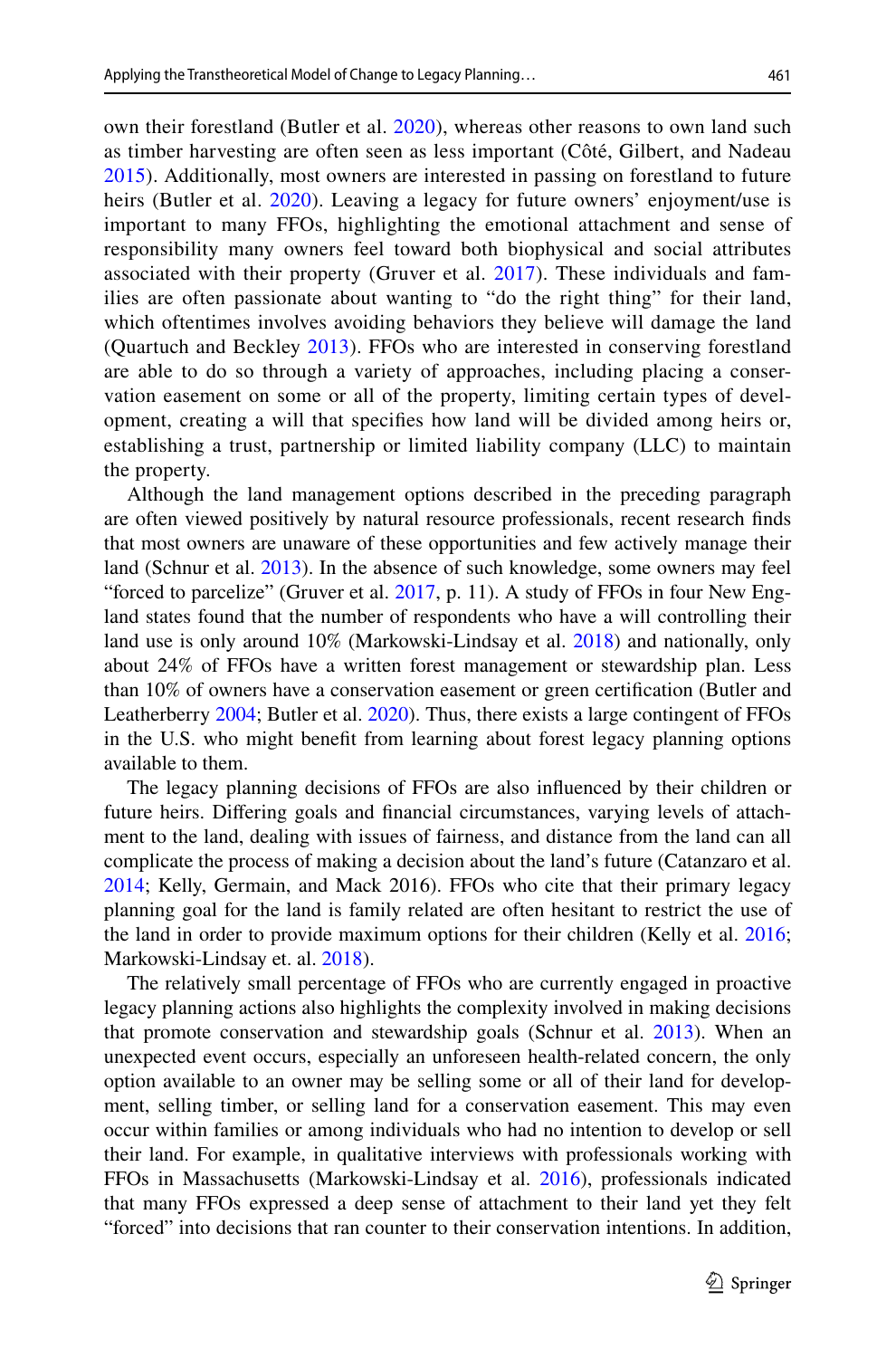the goals of landowners to keep the land undeveloped or in the family may difer from the goals or needs of their heirs (Kelly et al. [2016\)](#page-20-11).

#### **Forest Landowner Decision‑Making**

A small but growing body of recent work on the topic has begun to reveal a number of psychological, contextual, structural and socio-demographic factors that appear to play important roles in promoting and inhibiting forest-related legacy planning (Markowski-Lindsay et al. [2017;](#page-20-2) Gruver et al. [2017;](#page-19-11) Withrow-Robinson et al. [2013\)](#page-21-6). In early work on the topic, Broderick et al. [\(1994](#page-18-2)) found that respondents' age and educational attainment level were both positively associated with interest in keeping forests protected from development. More recent work by Catanzaro et al. ([2014\)](#page-19-13) indicated fnancial and non-fnancial costs (e.g., concern about heirs' desires, emotional attachment) involved in making forest legacy planning decisions can inhibit positive action. In addition, psychological and social factors also infuence decisionmaking in this domain. For example, a desire to provide heirs with a legacy, avoidance of intra-familial confict, and attitudes toward the autonomy of future generations to make their own land management decisions have all been found to afect forest legacy planning actions (Withrow-Robinson et al. [2013](#page-21-6); Catanzaro et al. [2014](#page-19-13)).

Forest legacy planning decisions are highly complex and sometimes contentious, often involving multiple decision-makers in the case of joint ownerships, which can introduce challenging inter-personal dynamics. They are also challenging because they involve making decisions in the present that have long-term impacts, often on other people. Additionally, legacy planning decisions require that those involved discuss their own health, incapacity, and death. These conversations are less likely to occur especially when individuals are currently in good health (Fried et al. [2010;](#page-19-8) Sudore et al. [2008](#page-21-4)). In these cases, people tend to adopt an "out-of-sight, out-ofmind" perspective because the saliency of such decisions feels far removed from their current state.

Multiple psychological factors also work to complicate and sometimes derail decision-making in such situations, including inter-temporal discounting, psychological distance, and high levels of outcome uncertainty (Wilson et al. [2015](#page-21-7)). Yet other research suggests that some features of forest legacy planning decisions are amenable to well-designed, targeted behavioral interventions (e.g., highlighting legacy motives, shifting upfront costs into the future) that may facilitate improved decision-making by better aligning landowners' decision with their stated preferences and values for preservation and stewardship (Zaval et al. [2015](#page-21-8)).

# **Decisions with a Long‑Time Horizon: Advanced Care and Financial Planning Literature**

Similar to forest legacy planning decisions, which unfold over long time horizons, practitioners in health care and fnancial planning felds have used the TTM to develop programs encouraging people to plan for their future. Specifcally,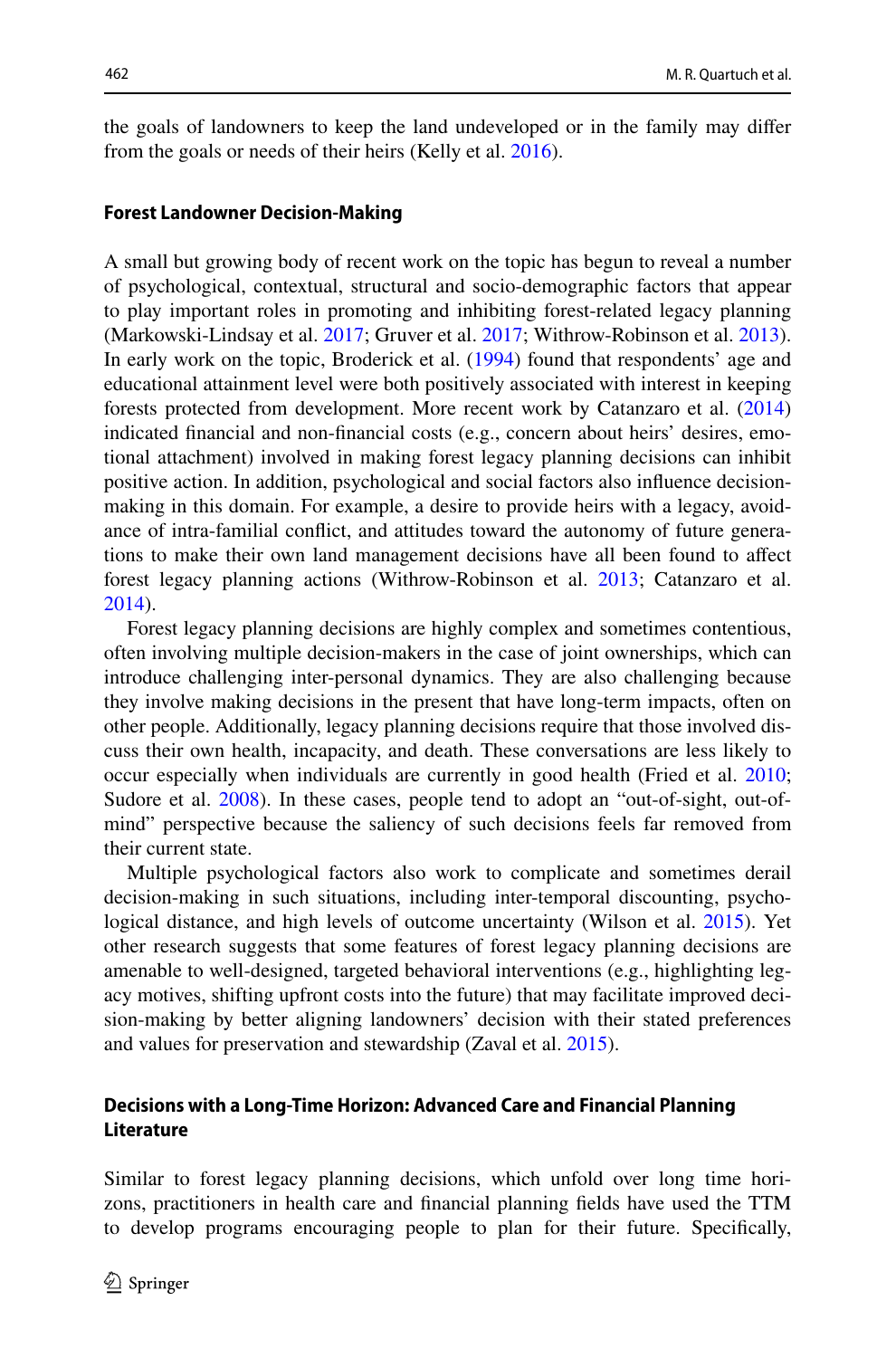researchers have used the TTM to examine advanced care planning (ACP) decisions (e.g., completing a living will) (Fried et al. [2010\)](#page-19-8) and fnancial planning actions (e.g., setting fnancial goals, reducing debt) (Shockey and Seiling [2004](#page-21-9)). Irrespective of the long-term behavior under investigation, several notable similarities exist across felds and can provide additional insight into why FFO legacy planning decisions are (or are not) occurring. First, people tend to be in action or maintenance stages with respect to ACP and fnancial planning behaviors that are less complicated or involve less commitment (Fried et al. [2010;](#page-19-8) Sudore et al. [2008\)](#page-21-4). Second, scholars have identifed a gap between attitudes about behavior change and actually changing one's behavior. For example, most people are aware that they should be planning for their fnancial security but simply are not. Others are reluctant to change their behavior even after they've experienced negative outcomes associated with inaction (O'Neil and Xiao [2006,](#page-20-13) [2012;](#page-20-14) Sudore et al. [2008](#page-21-4)). Thus, even indi-

make the most optimal decision. Lastly, social support and the corresponding emotions associated with it are important motivational factors in people's ACP and fnancial planning decisions during diferent stages of behavior change. For example, Rowley et al. [\(2012](#page-21-10)) provide evidence about the ways lack of social support from family members, especially early in one's life, resulted in negative emotions and subsequently poor fnancial decisions as adults. Similarly, individuals who had the support of friends and family during contemplation and preparation stages were more motivated to start and continue exercising over time (Gibbisson and Johnson [2012\)](#page-19-7).

viduals with a high degree of issue salience and direct experience may not always

# **Research Methodology**

#### **Study Region and Sampling Frame**

The study was conducted in portions of four northeastern states including Maine, Massachusetts, New York, and Vermont. This region was selected due to high forest cover (73% of land is forested in this region), much of which (82%) is privately owned (Butler et al. [2016](#page-19-14)). Within each state, FFOs owning at least 4 hectares (10 acres) of land in two forested landscapes under medium to high threat of development (housing density) were selected from each state (Stein et al. [2005](#page-21-11)). A stratifed random sample based on property size (half above 16 hectares and half below to ensure large parcels were represented) was drawn from municipal and state property tax records for forested and rural property classifcations in each state (625 per state for a total sample size of 2,500). This approach ensured a distribution of parcel sizes in each study area despite concentration of ownerships in smaller size classes. We selected two areas in each state with forest cover and parcel sizes that are "large enough to sustain active forest management, contain critical public forest benefts (e.g. water quality, biodiversity, recreation), but are predicted to be areas of medium and high forest conversion in the continuing decades." (Markowski-Lindsay et al. [2018](#page-20-10), p. 358; Stein et al. [2005](#page-21-11)). The stratifed random sample was drawn from publicly available property tax assessor parcel data in the following watersheds and counties in each state: the Lower Penobscot River and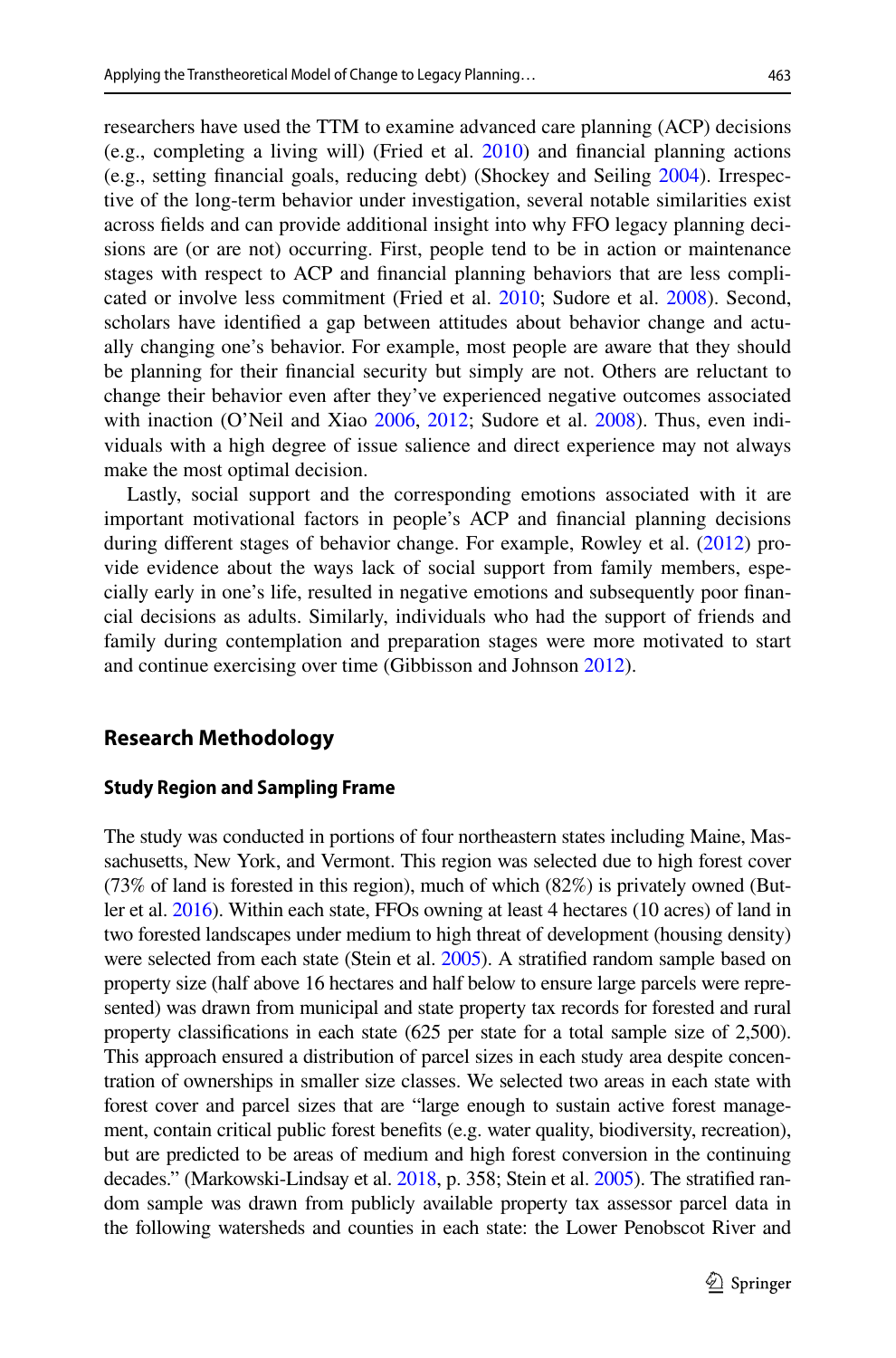Saco watersheds in Maine, the Millers and Westfeld watersheds in Massachusetts, the Susquehanna and Onondaga Lake (Cortland and Onondaga counties) and Delaware River and Mohawk watersheds (Delaware and Green counties) in New York State, and Orleans and Rutland counties in Vermont. Where a FFO owned more than one property, we combined multiple ownerships into one record, retaining the largest parcel.

#### **Survey Measures**

The survey instrument contained questions about (1) beginning, intermediate, and advanced legacy planning behaviors, (2) motivations for owning land, (3) TTM support behaviors, (4) future plans for their land, and (5) socio-demographics. Beginning legacy planning behaviors were measured with the following 4 items, have conversations with family or friends, talk with a professional (for example, lawyer, accountant, land trust), gather information about my options, and go through the process of deciding between my options. We measured intermediate and advanced legacy planning behaviors with the items, develop a will, set up a trust, create an LLC, LLP, or family partnership, set up a corporation, and place a conservation easement or restriction on my land. The response categories for all legacy planning behavior survey items were: (5) have not thought about it, (4) thought about doing it but have not, (3) plan to do it in the next year,  $(2)$  I am doing this now,  $(1)$  have already done this, and  $(0)$  I don't plan to do this. The response categories gave respondents the opportunity to indicate what TTM stage they were in in terms of planning and action (Medvene et al. [2007\)](#page-20-7).

The ownership motivation questions were taken from the National Woodland Owner Survey (Butler [2008\)](#page-19-15) and measure the reasons for land ownership. The survey items were: protect nature, protect water, protect wildlife habitat, frewood, timber products, non-timber products, hunting, privacy, raise my family, and recreation (other than hunting) (Table  $1$ ).

The TTM support behaviors were measured using a 5-point, agreement scale (i.e., strongly disagree-to-strongly agree) and included consciousness-raising (I know where to go for information), helping relationship-professional (I know professionals who can help), helping relationship-personal (My family agrees on how to move forward), selfefficacy (I am confident that I know how to move forward), and self-efficacy-financial (I have enough fnancial resources to move forward). Future plans were measured by asking: Do you plan to pass any or all of this land to heirs (Yes/No/Have not decided)?; Do you plan to sell any or all of this land (Yes/No/Have not decided)?; Have development rights been sold or donated on this land by either you or a previous owner (Yes, No, Don't know)? Socio-demographic questions assessed respondents' age, gender (male/female), total acres owned, and the year they acquired their land.

#### **Survey Implementation**

We implemented the mail survey to FFOs in Massachusetts, Vermont, Maine, and New York in the spring of 2015 using a modifed Dillman tailored design method (Dillman et al.  $2014$ ). Our four-wave approach included: (1) pre-notification letter (sent 3 days in advance of survey), (2) cover letter and survey, (3) thank-you/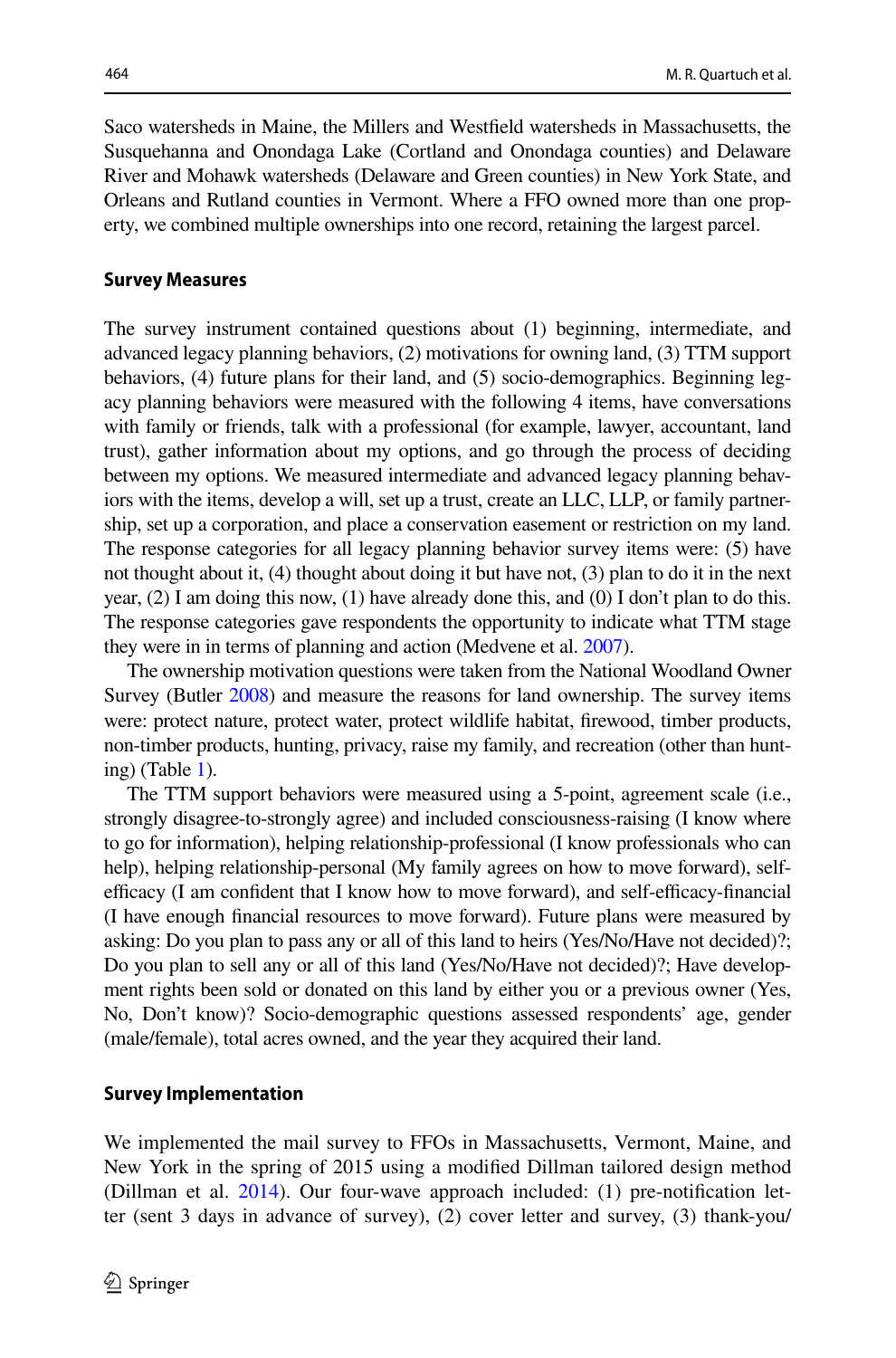| Reasons to own<br>land (motivations) | Mean $(SD)$ ** | Factors*          |                                |      |                                   |
|--------------------------------------|----------------|-------------------|--------------------------------|------|-----------------------------------|
|                                      |                | Protecting nature | $Con-$<br>sumptive<br>purposes |      | Family interests Cronbach's alpha |
| Protect nature                       | 3.98(1.05)     | .920              |                                |      | .885                              |
| Protect water<br>resources           | 3.79(11.15)    | .894              |                                |      |                                   |
| Protect wildlife<br>habitat          | 4.13 (.998)    | .861              |                                |      |                                   |
| Firewood                             | 2.89(1.40)     |                   | .773                           |      | .713                              |
| Timber products                      | 2.60(1.38)     |                   | .835                           |      |                                   |
| Non-timber prod-<br>ucts             | 2.42(1.36)     |                   | .619                           |      |                                   |
| Hunting                              | 2.94(1.62)     |                   | .650                           |      |                                   |
| Privacy                              | 4.21(1.06)     |                   |                                | .780 | .607                              |
| Raise my family                      | 3.62(1.44)     |                   |                                | .805 |                                   |
| Recreation (other<br>than hunting)   | 3.63(1.26)     |                   |                                | .552 |                                   |
| Variance explained                   |                | 24%               | 23%                            | 17%  |                                   |

<span id="page-8-0"></span>**Table 1** Principal components analysis and internal reliability of landowner motivations

\*Total variance explained=64%

\*\*SD=standard deviation. Mean calculated based on 5-point, Likert scale from 1 (Not important) to 5 (Very important)

reminder postcard (sent 1 week after previous mailing) and (4) cover letter and 2nd copy of survey (sent 3 weeks after previous mailing). The survey was formatted for Teleform OCR scanning. To assess for nonresponse bias, a telephone survey of nonrespondents was implemented in September and October 2015.

# **Analysis**

Descriptive and inferential statistics were conducted using IBM SPSS Statistics 24. Means were calculated for all socio-demographic variables (gender, age, and education), land/owner characteristics (total acres, wooded acres, year of acquisition, how land was acquired, and primary residence), behavioral intentions (pass land to heirs, sell, or develop property), each of the nine estate planning decisions across stages of behavior change, and for each of the three TTM support factors (self-efficacy, consciousness raising, and helping relationships).

We assessed non-response bias via two methods. First, we compared respondent and nonrespondent answers on six questions (listed below) on the mail survey using t-tests. Second, we conducted a comparison of early responders (frst quartile based on survey response date) and late responders (2nd, 3rd, and 4th quartiles based on survey response date) across the same variables used in the telephone survey of nonrespondents. The variables tested in both the telephone survey of nonrespondents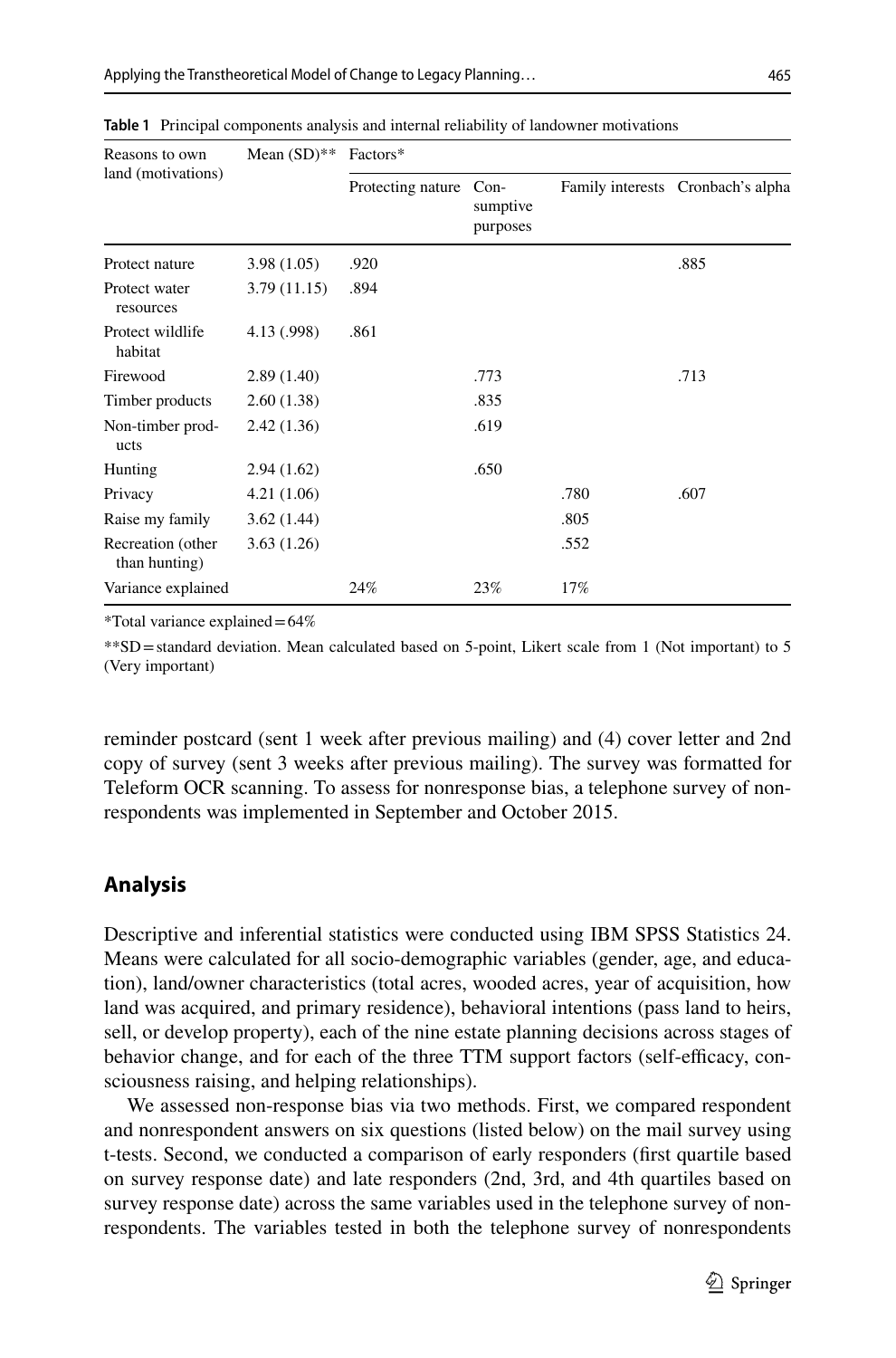and the comparison of early and late responders were acreage of forestland owned, year born, gender, highest education completed, year of land acquisition, and whether they have a will. The p-value for the t-tests was set at  $p < 0.05$ .

We used principal components analyses (PCA) to identify the underlying empirical structure of our hypothesized beginning, intermediate, and advanced legacy planning decisions and to reduce the data. The factor scores were used to generate summative scales for landowner legacy planning decisions (e.g., beginning-level planning decisions) and served as dependent variables in subsequent regression analyses. These were appropriate to use for parametric statistics (Carifo and Perla [2007](#page-19-17); Norman [2010](#page-20-15); Murray [2013\)](#page-20-16). We conducted a second PCA on reasons why respondents own land, operationalized as landowner motivations. The resulting factors were included in a linear multiple regression analysis as independent variables along with three discrete independent variables: self-efficacy, helping relationships, and consciousness raising. We used pairwise deletion for missing data and established *p* values at 0.05 significance. We also included socio-demographic and land/ owner attributes in the regression model as independent variables. Both the landowner motivations and sociodemographic attributes were included because they are often important correlates of landowner behavior (Butler et al. [2016\)](#page-19-14).

# **Results**

Of the 2500 surveys mailed, 140 surveys were undeliverable and 789 surveys were returned for a 33% response rate. The telephone survey of nonrespondents revealed that there were no statistically signifcant diferences between respondents and nonrespondents for the variables of acreage of forest owned, whether they have a will, age, and gender. Significant differences were detected at the  $p < 0.05$  level for educational attainment. Nonrespondents were less educated (*M*=3.6 which was between "some college" and "Associates degree") than were respondents (*M*=4.0 which was "Associates degree").

In comparing early responders to late responders of the survey, we found significant differences at the  $p < 0.05$  level on two variables, land acquisition and gender. Early responders acquired their land on average about four years before late responders (1989 and 1993, respectively) and they were also more likely to be male than were late survey responders (62% of late respondents were male whereas 76% of early respondents were male.)

#### **Socio‑Demographic, Land, and Owner Characteristics**

The mean age of respondents was 63 years old and the majority (71%) were male. On average, respondents own approximately 77 acres of land (mean) and they have owned their land for 26 years (mean). For our respondents, 32% own 10–24 acres, 20% own 25–49 acres, 24% own 50–99 acres, 11% own 150–249 acres, and 7% own 250 acres or more. Overall, 76% of respondents in this study own 10–99 acres of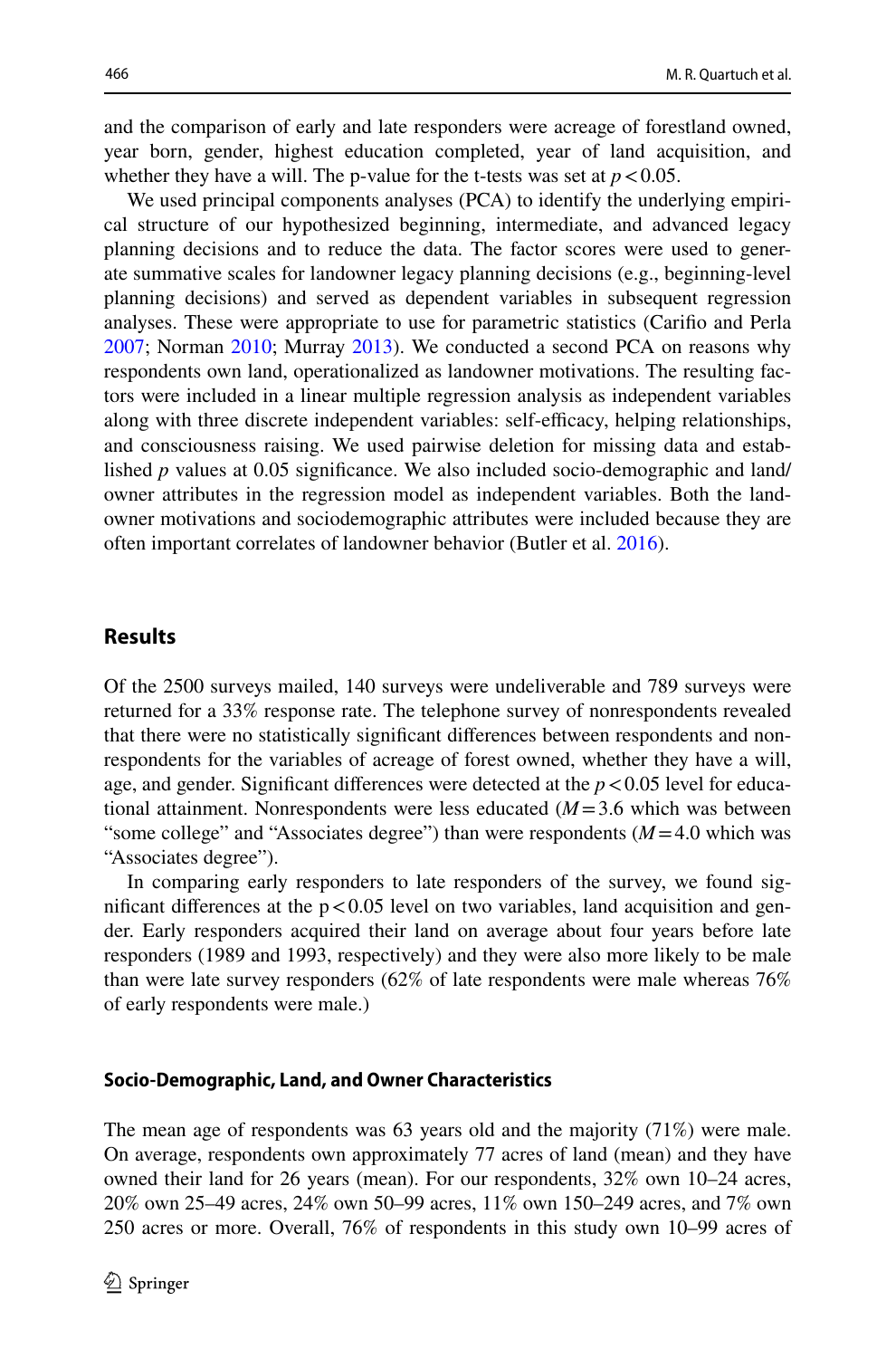land or less. Approximately 60% of respondents live on or within one mile of their forestland.

### **Principal Components Analysis and Summative Scale**

The frst PCA resulted in a two-factor solution which accounted for approximately 65% of the variance in FFOs' legacy planning activities. Sampling adequacy was examined using the Kaiser-Meyer Olkin (KMO) measure and Bartlett's Test of Sphericity. The KMO was sufficient  $(>0.7)$  and the Bartlett's Test reached statistical signifcance (Tabachnick and Fidell [2013](#page-21-12)). The frst factor comprised the majority of the cumulative variance  $(42\%)$  and contained the first five items (Table [1\)](#page-8-0). As such, it was labeled, "Beginning options." The second factor contained three items representing more complicated legacy planning options including: setting up a trust, creating an LLC, LLP or family partnership, and setting up a corporation. It comprised 23% of the variance and was labeled, "Advanced options." One item (i.e., placing land in a conservation easement) loaded on the "Beginning options" factor scale but was removed since it was practically diferent and more advanced than the "Beginning options" items. Including the conservation easement item in the "Advanced Option" scale reduced the Cronbach's alpha reliability to 0.598. Thus, we chose to retain conservation easement as a unique single item factor (i.e., "Conservation option") due to its importance as a conservation-oriented alternative to development. Next, we used each of the three factor scores to create discrete, summative scales which were included in the regression analyses as dependent variables (Carifo and Perla [2007\)](#page-19-17).

The second PCA on landowner motivations resulted in a three-factor solution explaining approximately 69% of the cumulative variance in owner motivations (Table [1\)](#page-8-0). Three items, owning land to enjoy beauty/scenery, to pass on to children or other heirs, and for land investment were removed due to cross-loading. The frst factor comprised 24% of the unique variance and included items related to protecting nature, water, and wildlife resources. As such, it was labeled, "Protecting nature." Items in the second factor, "Consumptive purposes", comprised approximately 23% of the variance in motivations and included the items: for frewood, for timber and non-timber forest products, and to hunt. The third factor was labeled "Family interests" comprised 17% of the variance. Items in this factor included: to raise my family, for privacy, and for recreation other than hunting. Each of the three landowner motivation factor scores were included in the regression model.

#### **Behavioral Intentions and TTM Supporting Behaviors**

Over half (56%) of respondents intend to pass their land on to heirs (Table [2](#page-11-0), upper portion). About 30% were undecided about doing so and the remaining 13% do not intend to pass on their land to heirs. Fourteen percent intend to sell some or all of their land (Table [2](#page-11-0)). Half (50%) of respondents *do not* intend to sell some or all of their land and slightly more than one-third (35%) were undecided about selling it. About 5% of respondents have sold development rights though the vast majority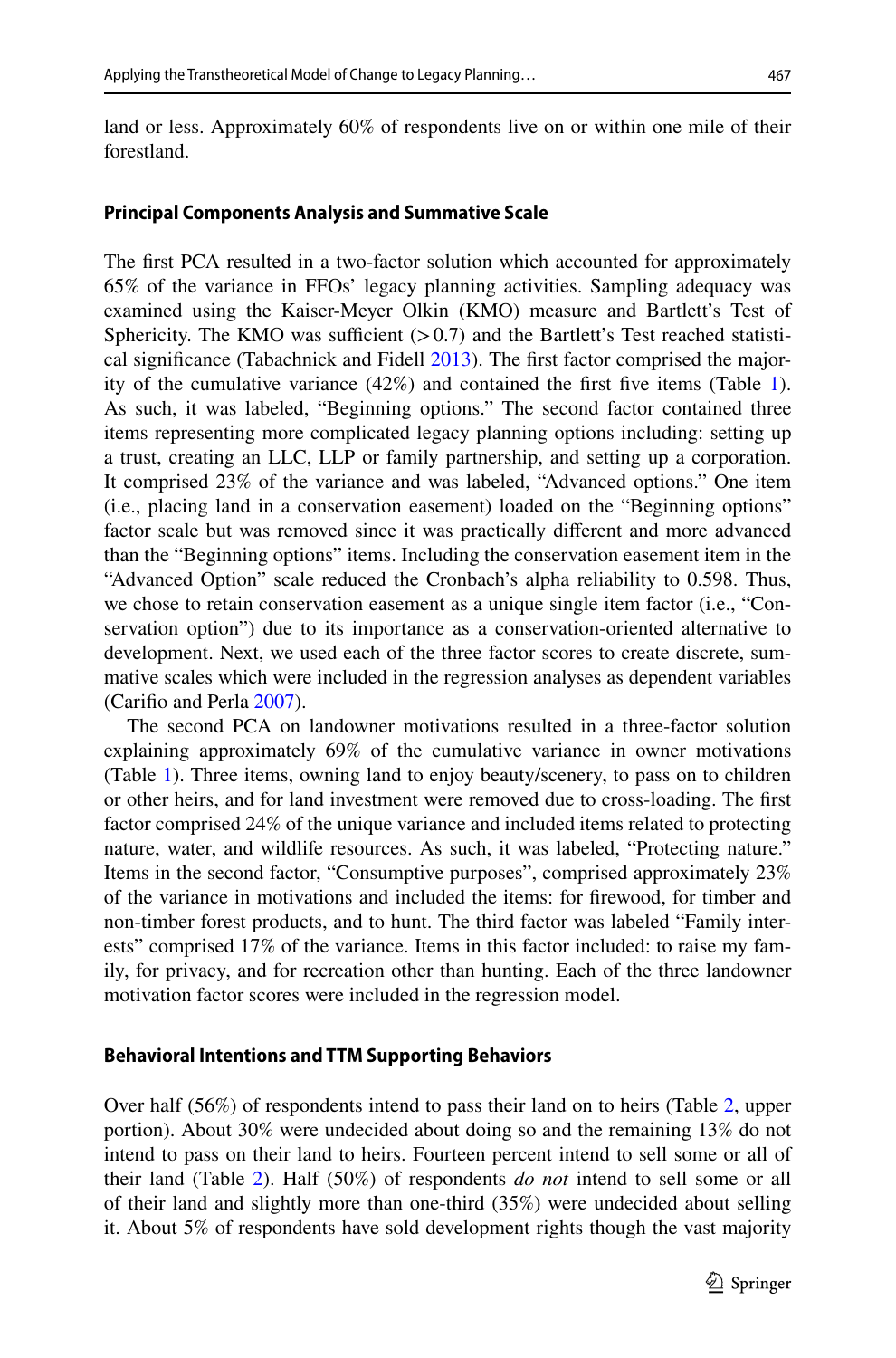$(78%)$  do not intend to sell them. For the 56% (n = 781) of owners who intend to pass on their land to heirs, crosstabulations reveal that most have already taken actions such as conversations with family (43%), talking with professionals (30%), gathering information (29%), deciding between options (24%), developing a will (65%), or setting up a trust (34%). Fewer respondents planning to pass to heirs have set up a partnership (9%), corporation (6%), or conservation easement (16%). It is also telling that 25% of those with the intention to pass to heirs have not thought about talking with a professional. About 22% have not gathered information, and 11% have not thought about having conversations with family.

On average, respondents neither disagreed nor agreed with statements asking about TTM support mechanisms. The mean for TTM supporting factors ranged from 3.39 to 3.48 on a 5-point Likert scale (Table [2,](#page-11-0) lower portion).

#### **Stages of Behavior Change**

Overall, the most substantive diferences between respondents' legacy planning decisions exist within the action and maintenance stage. For example, almost half (48%) of respondents are currently discussing the future of their land with family or friends or have already done so. Fewer (25%) respondents are talking with (or have already talked with) a professional about their legacy planning decisions and fewer still have placed land in a conservation easement (7%), created an LLC/family partnership (4%), or set up a corporation (2%). Additionally, 48% do not intend to place land in an easement; 55% do not intend to create an LLC/family partnership; and 66% do not intend to set up a corporation.

Between 16 and 28% of respondents are in the pre-contemplation stage for eight of nine forest legacy planning decisions (Table [3\)](#page-13-0). Only 6% are in the precontemplation stage with respect to developing a will. Similarly, about 20–30% of respondents are in the contemplation and preparation stage for all but two legacy planning decisions (i.e., creating an LLC, LLP, family partnership, and setting up a corporation).

| <b>Behavioral</b> intention                                                                 | $\mathbf n$ | $%$ Yes      |
|---------------------------------------------------------------------------------------------|-------------|--------------|
| Pass land to heirs                                                                          | 781         | 56.3         |
| Sell land                                                                                   | 783         | 14.3         |
| Sale of development rights                                                                  | 735         | 5.4          |
| TTM supporting behaviors                                                                    |             | Mean* $(SD)$ |
| Consciousness raising (e.g., I know where to go for information)                            | 748         | 3.41(1.07)   |
| Helping relationships (professional) (e.g., <i>I know professionals who can help</i> )      | 743         | 3.39(1.10)   |
| Helping relationships (personal) (e.g., My family agrees on how to move forward)            | 656         | 3.48(.983)   |
| Self-efficacy (e.g., I am confident that I know how to move forward)                        | 745         | 3.43(1.07)   |
| Self-efficacy (financial) (e.g., <i>I have enough financial resources to move forward</i> ) | 740         | 3.44(1.11)   |

<span id="page-11-0"></span>**Table 2** Descriptive statistics for behavioral intention and TTM supporting behavior items

\* Mean calculated using 5-point, Likert scale from 1 (strongly disagree) to 5 (strongly agree)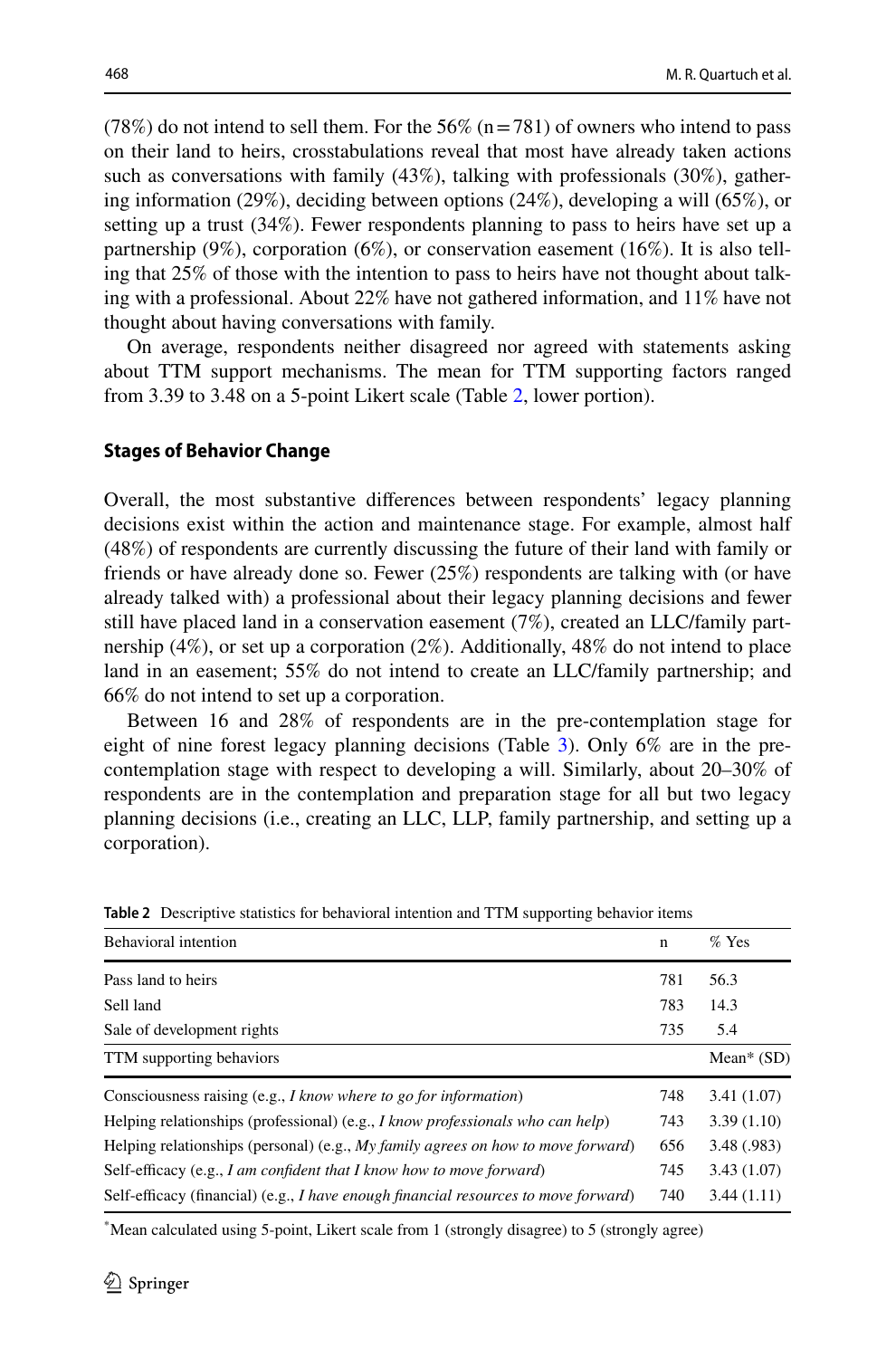Overall, more than two-thirds (67%) of all respondents agreed or strongly agreed with statements about knowing where to go for information (consciousness raising) and 55% agreed that they knew professionals who could help them (helping relationships). Slightly more than half (53%) agreed that they have the skills and abilities to move forward with forest legacy planning on their own (self-efficacy). However, approximately one-quarter of respondents expressed neutral sentiments about knowing where to go, who could help, or having the skills and abilities to proceed with legacy planning decisions. In addition, about 25% disagreed—to some extent—with these statements as well.

### **Model Results**

#### **Model 1. Predicting Beginning Option Forest Legacy Planning Decisions**

Overall, the frst linear regression model—which included beginning option legacy planning behaviors as independent variables and stages of change as dependent variables—was statistically signifcant. Independent variables predicting approximately 25% of the variance in FFOs' decisions to engage in beginning legacy planning behaviors. Specifcally, propensity to engage in beginning behaviors increased as education and acres owned increased. In addition, FFOs who believed they had the support from family members (helping relationships) and believed they knew where to go for information about legacy planning decisions (consciousness raising) were more likely to do so (Table [4\)](#page-14-0). Ownership motivations were not a statistically signifcant predictor of beginning legacy planning behaviors.

The second, "Advanced legacy planning" model was statistically signifcant and predicted roughly 15% of the variance in FFOs' Advanced-legacy planning decisions (Table [4](#page-14-0)). The number of acres owned was the only statistically signifcant predictor variable (Table [4\)](#page-14-0).

We tested a reduced model for the conservation easement option (3rd linear regression model) due to a limited number of respondents engaging in this behavior. Overall, this model predicted 54% of the variance in owners' decisions to place land in a conservation easement. Model results showed that inclination to use a conservation easement increased with education, ownership motivations to protect nature, and intention to sell development rights to land. TTM support mechanisms (consciousness raising, self-efficacy, and helping relationships) were not statistically signifcant predictors of conservation easement behavior.

# **Discussion**

The TTM is a robust framework for understanding and predicting habitual individual-level actions (e.g., smoking, taking medicine on time), long-term planning decisions (e.g., planning for retirement), and corresponding interventions to address them (Prochaska and DiClimente [1983;](#page-20-3) Shumway et al. [2005](#page-21-13)). The efficacy of the TTM is often dependent upon the behavior(s) under investigation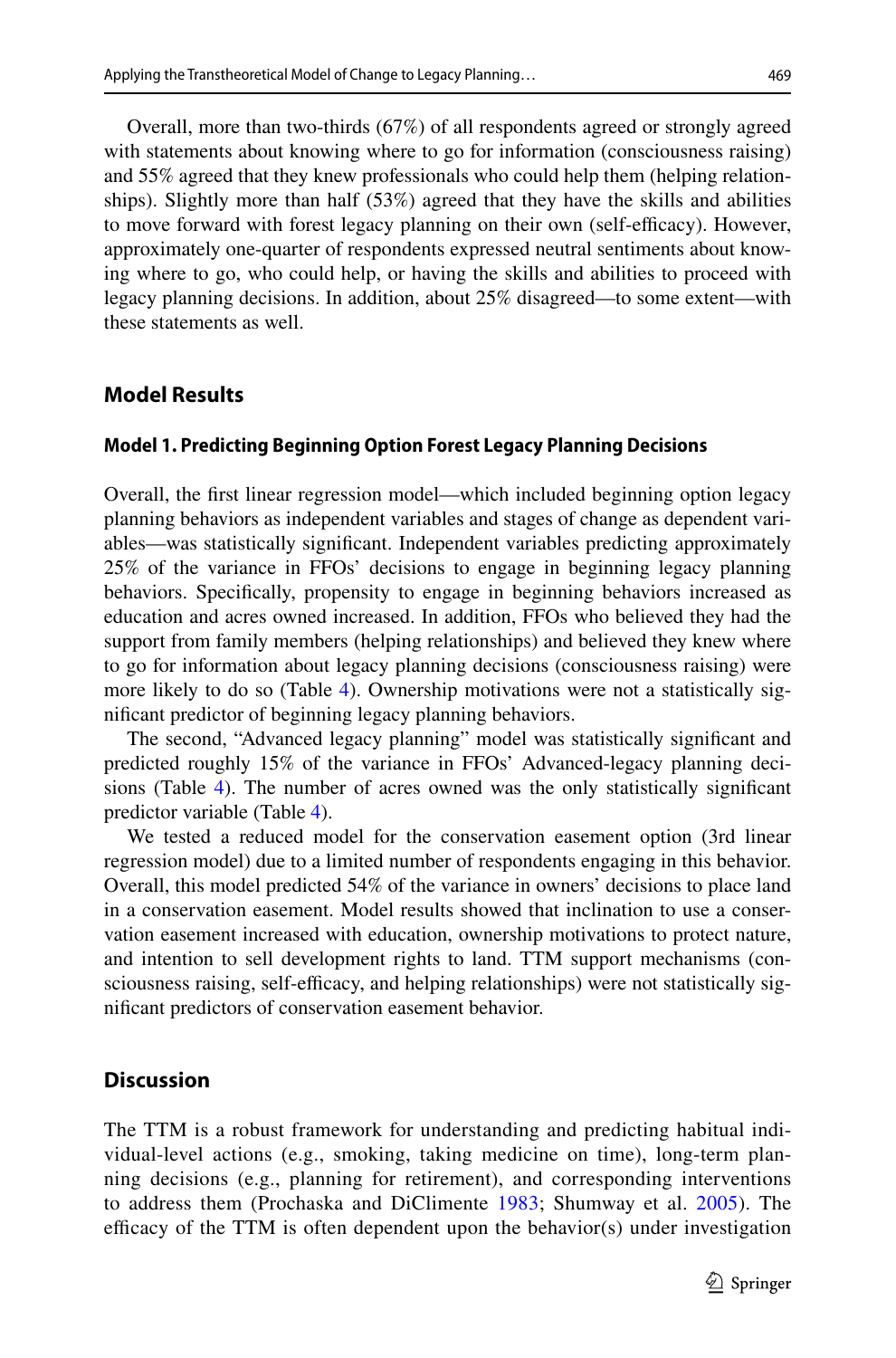| contributed in the contribution of the contribution of the contribution of the contribution of the contribution of the contribution of the contribution of the contribution of the contribution of the contribution of the con |                                                              |                                                  |      |                   |                                |                                    |
|--------------------------------------------------------------------------------------------------------------------------------------------------------------------------------------------------------------------------------|--------------------------------------------------------------|--------------------------------------------------|------|-------------------|--------------------------------|------------------------------------|
| <b>TM</b> stages                                                                                                                                                                                                               | Pre-contemplation                                            | Contemplation and preparation Action and mainte- |      | nance             |                                |                                    |
| Property planning options                                                                                                                                                                                                      | (%) Have not thought about $(\%)$ Thought about, $(\%)$ Plan | but haven't done it to next                      | year | this now<br>Doing | done this<br>Already<br>$(\%)$ | plan to do<br>$(\%)$ Don't<br>this |
| Conversations with family or friends about future of land $(n = 699)$ 16                                                                                                                                                       |                                                              |                                                  |      |                   |                                |                                    |
| Gather information about options $(n = 625)$                                                                                                                                                                                   |                                                              | $\overline{24}$                                  |      |                   |                                | ∞                                  |
| Decide between my options $(n = 628)$                                                                                                                                                                                          |                                                              |                                                  |      |                   |                                |                                    |
| Talk with professional (Ex. lawyer) $(n = 591)$                                                                                                                                                                                |                                                              | 22                                               |      |                   |                                |                                    |
| Develop will $(n=739)$                                                                                                                                                                                                         |                                                              |                                                  |      |                   |                                |                                    |
| Place conservation easement/restriction on land $(n=395)$                                                                                                                                                                      | 26                                                           | ≌                                                |      |                   |                                | $^{48}$                            |
| Set up trust $(n = 487)$                                                                                                                                                                                                       |                                                              |                                                  |      |                   |                                | 36                                 |
| Create LLC, LLP, or family partnership (n=339)                                                                                                                                                                                 | 28                                                           |                                                  |      |                   |                                | 55                                 |
| Set up corporation $(n=256)$                                                                                                                                                                                                   |                                                              |                                                  |      |                   |                                | 8                                  |
|                                                                                                                                                                                                                                |                                                              |                                                  |      |                   |                                |                                    |

<span id="page-13-0"></span>Table 3 Percentage of landowners in each stage of the TTM across forest legacy planning behaviors **Table 3** Percentage of landowners in each stage of the TTM across forest legacy planning behaviors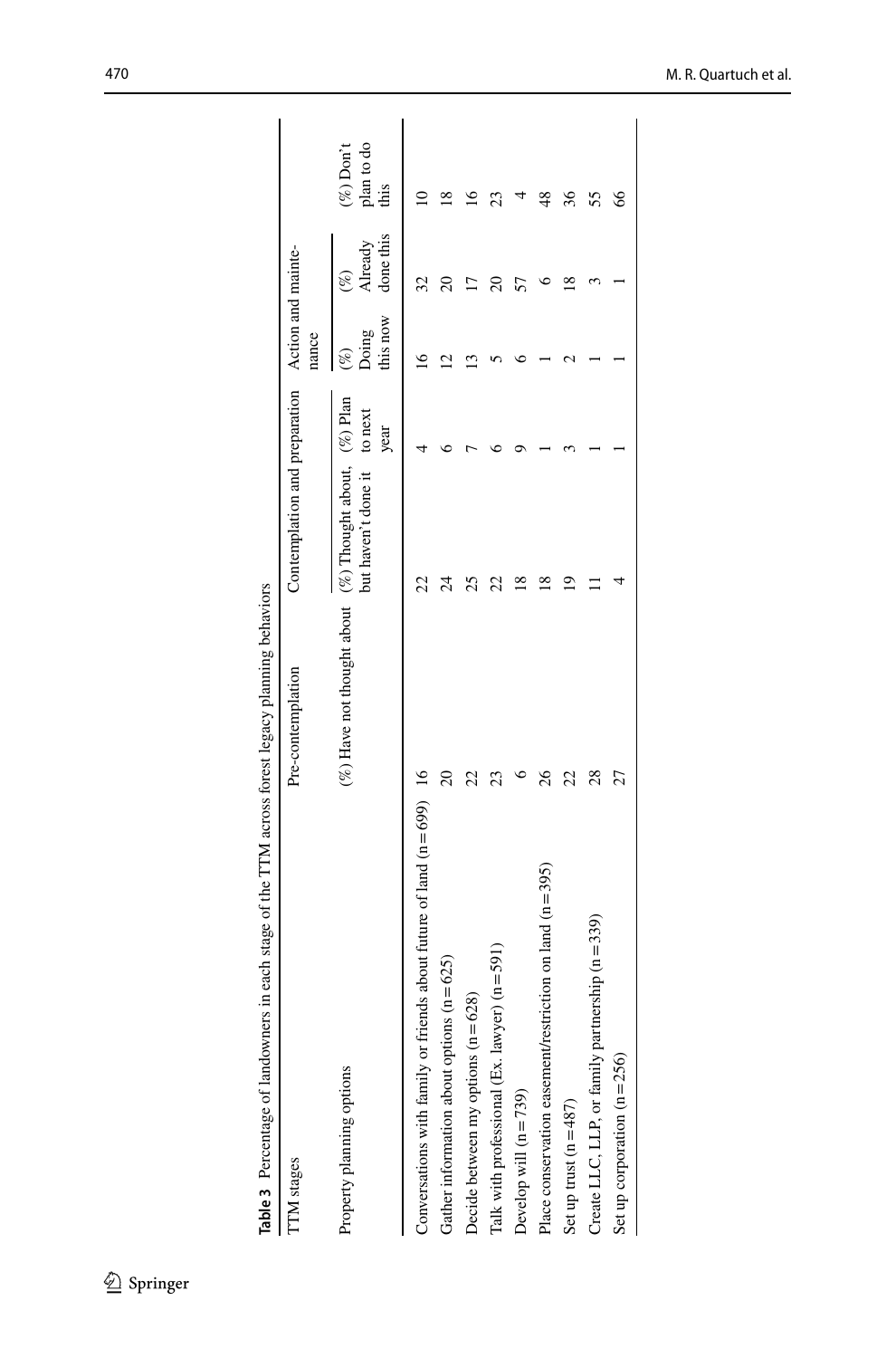|                                           | Model 1<br><b>Beginning Options</b><br>Standardized $\beta$ (p<br>value) | Model 2<br><b>Advanced Options</b><br>Standardized $\beta$ (p<br>value) | Model 3<br><b>Conservation Option</b><br>Standardized $\beta$ (p<br>value) |
|-------------------------------------------|--------------------------------------------------------------------------|-------------------------------------------------------------------------|----------------------------------------------------------------------------|
| Socio-demographics                        |                                                                          |                                                                         |                                                                            |
| Age                                       | .051(.211)                                                               | .063(0.436)                                                             | .012(.842)                                                                 |
| Education                                 | $.199 \,(<.001)$ **                                                      | .112(.087)                                                              | $.119(.013)*$                                                              |
| Gender                                    | .072(.027)                                                               | .034(.589)                                                              | .034(.466)                                                                 |
| <b>Total Acres Owned</b>                  | $.169 (< 0.01)$ **                                                       | $.174(.010)*$                                                           | .051 (.299)                                                                |
| Year Acquired                             | $-.098(.014)$                                                            | $-.062(.434)$                                                           |                                                                            |
| <b>Ownership Motivations</b>              |                                                                          |                                                                         |                                                                            |
| <b>Protect Nature</b>                     | .043(.179)                                                               | .028(.660)                                                              | $099(.033)*$                                                               |
| Consumptive                               | $-.002(.947)$                                                            | $-.108(.106)$                                                           | .046 (.344)                                                                |
| <b>Family Interests</b>                   | .005(.875)                                                               | $-.093(.153)$                                                           | .037(.446)                                                                 |
| <b>Future Plans</b>                       |                                                                          |                                                                         |                                                                            |
| Pass to Heirs                             | $.119(.003)*$                                                            | .116(.247)                                                              | .031(.673)                                                                 |
| Sell Land                                 | $.083(.038)*$                                                            | .080(.421)                                                              | $-.025(.730)$                                                              |
| Development Rights                        | $.107(.001)*$                                                            | .029(.644)                                                              | $.672 \ (< .001)$ **                                                       |
| <b>TTM Support Behaviors</b>              |                                                                          |                                                                         |                                                                            |
| Consciousness-raising                     | $.139(.011)*$                                                            | .050(.637)                                                              | .083(.286)                                                                 |
| Helping relationships (profes-<br>sional) | .089(.103)                                                               | .023(.828)                                                              | .047 (.544)                                                                |
| Self-efficacy                             | .042(.417)                                                               | .105(.309)                                                              | $-.031(.677)$                                                              |
| Self-efficacy (financial)                 | $-.012(.772)$                                                            | .054(.508)                                                              | $-.027(.645)$                                                              |
| Helping relationships (personal)          | $.105(.008)*$                                                            | .008(.924)                                                              | $-.038(.523)$                                                              |
| <b>Model Statistics</b>                   |                                                                          |                                                                         |                                                                            |
| $R^2$                                     | .246                                                                     | .147                                                                    | .541                                                                       |
| Adjusted $R^2$                            | .231                                                                     | .089                                                                    | .510                                                                       |
| F-statistic                               | 15.768                                                                   | 2.532                                                                   | 17.308                                                                     |
| <i>p</i> value                            | $\leq .001$                                                              | $\leq .001$                                                             | $\leq .001$                                                                |

<span id="page-14-0"></span>Table 4 Linear regression of beginning legacy planning behaviors<sup>a</sup>, advanced legacy planning behaviors<sup>b</sup>, and conservation easement behavior<sup>c</sup> as the dependent variable

\**p*<.05, \*\**p*<.001

a Beginning legacy planning behaviors=conversations with family or friends about future of my land, talk with professional, gather information about options, go through process of deciding between my options, develop a will

<sup>b</sup>Advanced legacy planning behaviors=trust, partnership, corporation

c Place a conservation easement or restriction on my land

(Parkes et al. [2016\)](#page-20-5), and whether the interventions are developed for individuals in a particular stage of behavior change (Velicer and Prochaska [2008\)](#page-21-14). These attributes make the TTM an ideal framework with which to examine FFOs' longterm legacy planning behaviors. Several important fndings can be gleaned from the regression analyses of beginning and advanced legacy planning decisions of landowners.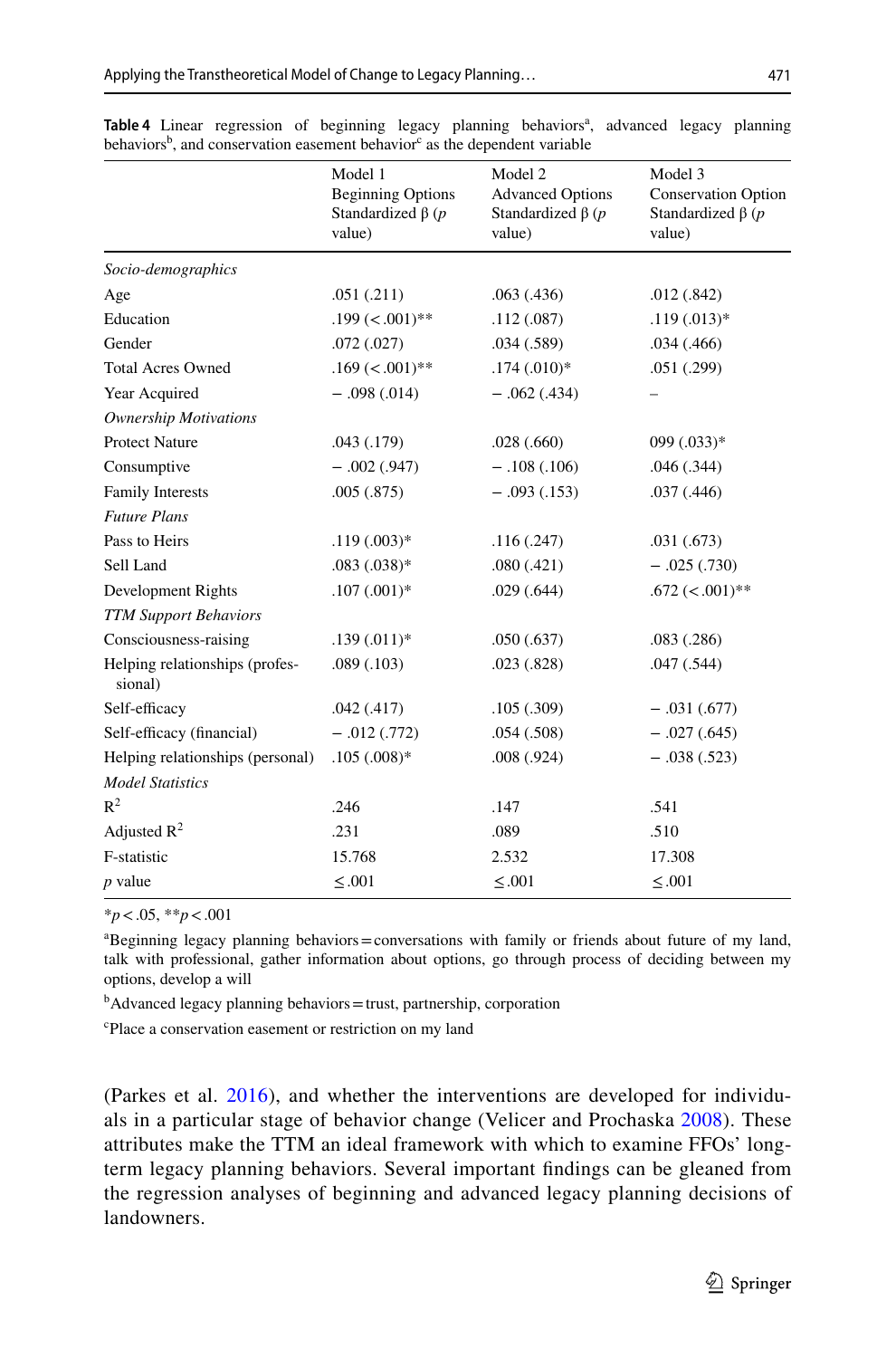In two of the three models we were able to understand what variables predict FFOs' legacy planning decisions. In the "beginning-level" model, FFOs who had the support of family members and close friends and believed they knew where to go to fnd information about forest legacy planning were more likely to have done so. This finding corroborates those of Rowley et al. [\(2012](#page-21-10)) and Gibbison and Johnson [\(2012](#page-19-7)), highlighting the importance of social support in stimulating fnancially independent behaviors as well as initiating individuals into healthier lifestyles. Outreach and education eforts promoting the importance of social support with respect to beginning-level legacy planning decisions—especially those providing FFOs with examples of how to navigate conversations with people close to them—will likely resonate with FFOs who have not yet done so.

We also found that owners who are engaging in advanced-level legacy planning decisions are more likely to do so when they own larger tracts of land. This corroborates previous research indicating that FFOs who own larger parcels are more likely to engage in active forest management. Specifcally, Butler ([2008\)](#page-19-15) found a signifcant, positive correlation between parcel size and timber harvesting motivations, having a written forest management plan, and having received forest management advice. The implications of this fnding are important because they provide further evidence for promoting these behaviors among owners of larger tracts who have yet to consider advanced legacy planning decisions. This fnding also illustrates that owners of smaller parcels may not believe nor understand how advanced legacy decisions could help them accomplish their ownership objectives.

The "Conservation option" model provides additional evidence about the importance of FFO motivations. Specifcally, we found that FFOs who were motivated to protect nature, water, and wildlife were more likely to place their land in a conservation easement to meet their stewardship desires. We also found those who were more educated were more likely to place land in an easement. Each of these fndings corroborates previous research. For example, Quartuch and Beckley ([2013\)](#page-20-9) determined that landowners in Maine were willing to tie the hands of future heirs in order to prohibit forestland development and maintain their personal stewardship ethic. Broderick et al. [\(1994](#page-18-2)) found a positive correlation between FFOs' educational attainment and protecting forestland from development. Practitioners can incorporate data about FFO's motivations in education and outreach eforts specifcally appealing to owners' interest in protecting natural resources and highlighting ways to do so. The latter may help less-educated owners understand the importance of maintaining intact forestland especially for individuals who have not yet begun planning for the future of their forestland. Information delivery through local newspapers and magazines is efective in reaching early adopters while late adopters are infuenced by economic benefts of forestry decisions and seek rational solutions (Korhonen et al. [2013\)](#page-20-17).

It is also important to note that two of the TTM support behaviors—consciousness raising and personal helping relationships—were signifcant predictors of FFO's Beginning-level legacy decisions. However, they were not statistically signifcant predictors in the Advanced and Conservation easement models. This fnding indicates that (1) TTM support behaviors are more important during beginning stages of forest legacy planning than they are for more advanced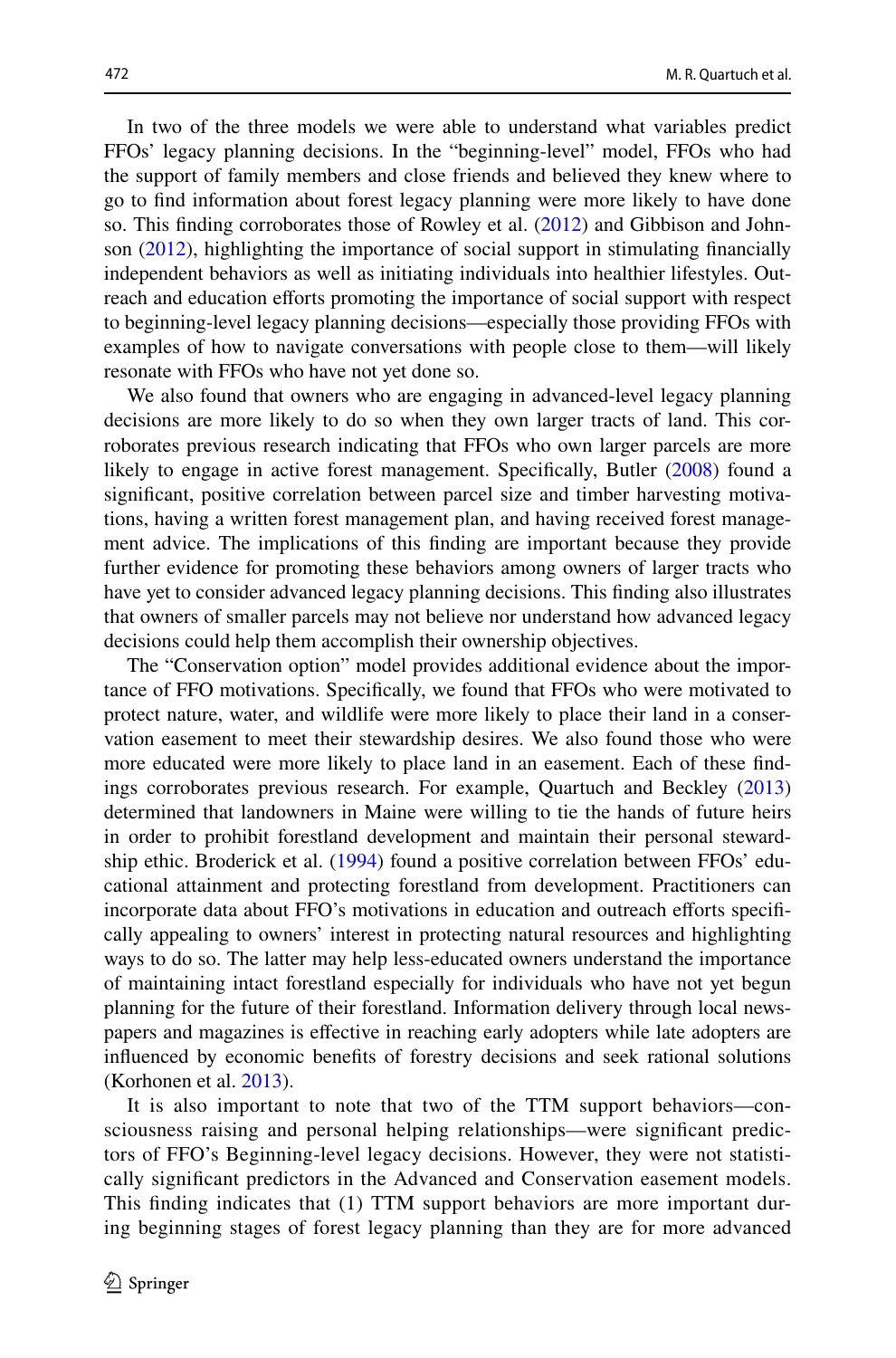decision making, and (2) there appears to be a threshold for supporting behaviors which, once overcome, are less critical in achieving advanced and conservation easement legacy outcomes. Research has demonstrated the important role that professionals play in helping guide landowner decision making (Hujala et al. [2009;](#page-20-18) Knoot and Rickenbach [2014](#page-20-19); Korhonen et al. [2013](#page-20-17)). Landowners are more receptive to receiving information from professionals especially when they trust the individual(s) delivering the information (Gootee et al.  $2010$ ) and when there is congruence between the information provided and the owners background, knowledge, and previous experience (Hujala et al. [2009\)](#page-20-18). Financial self-efficacy was not a signifcant predictor in any of the models, suggesting that the ability to pay for legacy planning may not be a limiting factor in taking beginning and advanced actions. This result is in contrast to previous literature indicating that fnancial costs can play a role in legacy planning actions (Catanzaro et al. [2014\)](#page-19-13).

Findings from this study also revealed an interesting dynamic between beginning- and advanced-level legacy planning decisions. Most FFOs in our study were in the preparation, action, and maintenance stages with respect to having conversations about the future of their land with friends and family, talking with professionals about their land, and other beginning-level decisions. About one-quarter had considered engaging in these behaviors but have not yet done so. Given the importance of helping relationships, especially in early-stage behaviors, practitioners should fnd ways to facilitate discussions between FFOs and professionals and between FFOs and other landowners. There is precedence for doing so. Research suggests that positive peer-to-peer relationships among FFOs has proved advantageous at informing FFO decision-making (Hamunen et al. [2015](#page-19-19)). Forest landowners tend to communicate in non-hierarchical ways and express a mutual respect for one another regarding their experiences. This resonates with FFOs who have limited forest management experience (Hamunen et al. [2015\)](#page-19-19).

One challenge with peer-to-peer networks is that some FFOs have very few peer relationships to draw upon. In these instances, they will choose, instead, to reach out to trusted experts (Korhonen et al. [2013](#page-20-17)). The complementary role of professionals in peer-to-peer learning has been documented previously (Hamumen et al. [2015;](#page-19-19) Broussard Allred et al. [2011\)](#page-19-20). Thus, both professionals and peers can provide vital helping relationships for FFOs in the contemplation stage of beginning-level, legacy planning behaviors.

We also learned from this study that complex, advanced behaviors (e.g., creating an LLC, LLP; setting up a corporation, etc.) were not on the minds of the majority of FFOs in our sample. More than one-quarter had *never* thought about these actions and between half to two-thirds of respondents never intend to do so. Many FFOs may be unaware that such options exists or do not believe they could help them accomplish their long-term goals. Some support for the latter is evident in the fnancial planning literature which suggests that Americans tend to struggle with "fnancial practices that require analysis and calculation" and often delay making long-term, infrequent decisions (O'Neil and Xiao [2012,](#page-20-14) p. 43) until being forced to do so. Others may not wish to limit the decision making authority of future heirs (Kelly et al. [2016](#page-20-11); Quartuch and Beckley [2013\)](#page-20-9). The same situation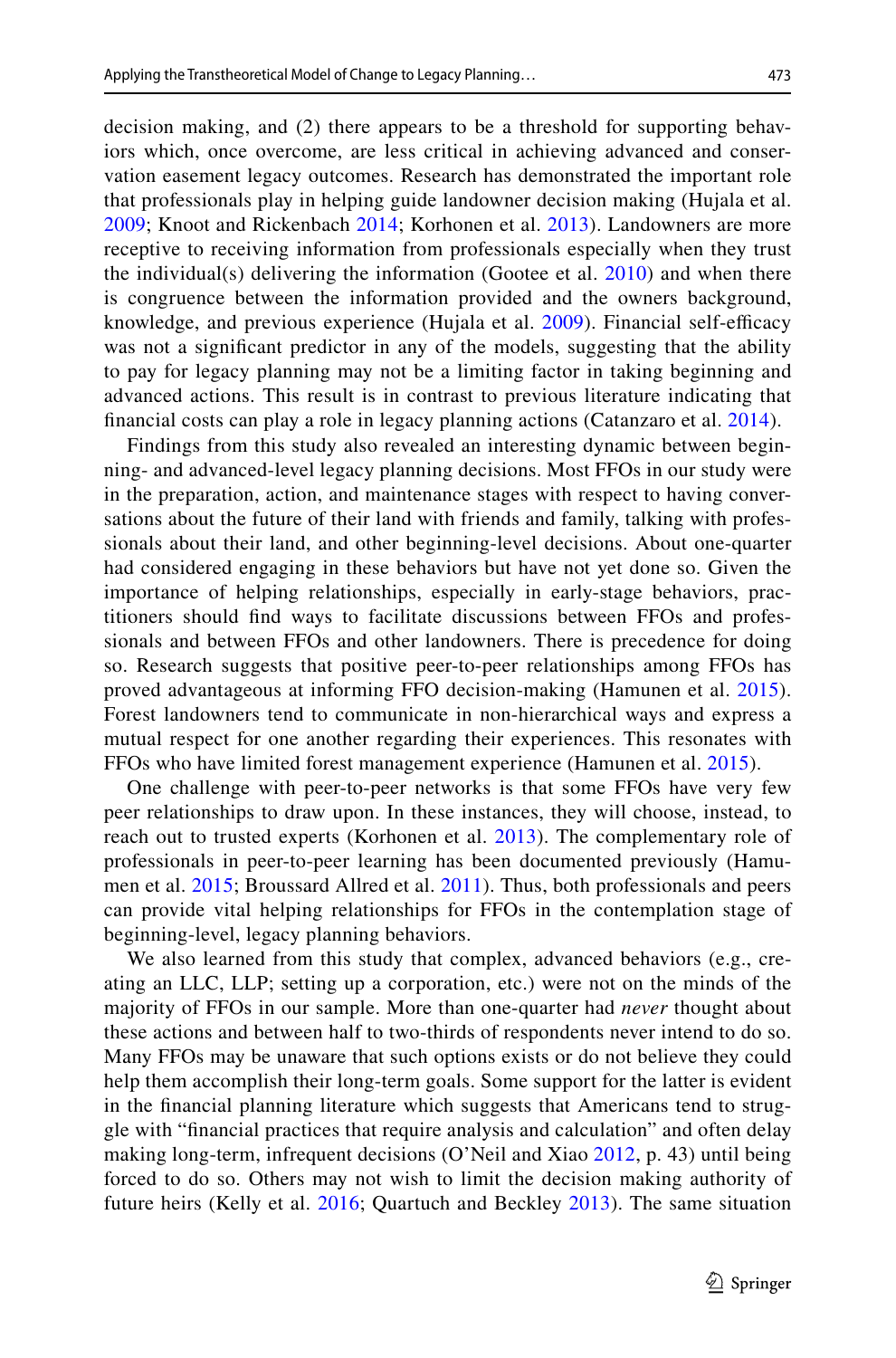is less evident with respect to developing a will, which was undertaken at higher than average national levels by FFO's in our sample.

According to O'Neil and Xiao ([2006,](#page-20-13) [2012](#page-20-14)), having a will is one of the top fve or six fnancial practices with the lowest frequency of performance. Nationally, only about 44% of Americans currently have a will (Gallup [2016](#page-19-21)) but the percent of FFOs who have a will in this study is noticeably higher. Approximately 57% of respondents had already developed a will at the time they responded to the survey, six percent were currently doing so, and another nine percent plan to develop one in the next year. This may have to do with the fact that the FFOs in this study have land as an asset to plan for, whereas the 56% of American's from the Gallup poll are less likely to own 10 or more acres of forested land needing to be managed long-term.

What remains unknown is the extent to which forest legacy planning decisions were explicitly included in respondents' wills or if their wills refect a general concern about personal belongings and non-forestland assets. Just as selling land is not always detrimental to forestland (i.e., selling to a land trust can be highly benefcial), having a will does not necessarily result in long-term forest sustainability. Many wills explicitly permit heirs to utilize property as they wish. Presumably, new owners could subdivide the property or parcelize it among multiple families. We recommend that future research explore the relationship between having a will and longterm forest legacy planning in more detail.

# **Conclusions**

We found support for using the TTM to identify which stage FFO's are in with respect to planning for the future of their forestland. Results demonstrated strong evidence for predicting beginning-level and conservation easement landowner legacy planning decisions, though the TTM was somewhat less useful for understanding more advanced legacy planning decisions. Advanced-level FFO legacy planning decisions are inherently complex and often highly social. They typically involve multiple steps (or multiple behaviors) to accomplish a particular task (e.g., establishing an LLC) and they also tend to involve more than one person making decisions about the land. The TTM may only be able to partially capture such complex, social decisions suggesting a need to investigate sets of drivers for complex behaviors as distinct from beginning stage behaviors.

#### **Limitations and Future Research**

Conceptualizing behavior as occurring in a series of stages is worthwhile and deserving of further research, with the understanding that some critics (Prochaska [2009](#page-20-20)) argue that the TTM could be improved (Sutton [2001\)](#page-21-3). One of the primary critiques of research using TTM focused on the inability of researchers to accurately measure behavior relative to the discrete stages (Sutton [2001](#page-21-3)) and whether behavior actually occurred in stages (Littel and Girvin [2002\)](#page-20-21). However, the TTM's largest utility is in its ability to articulate the "instrumental acts" (Armitage and Arden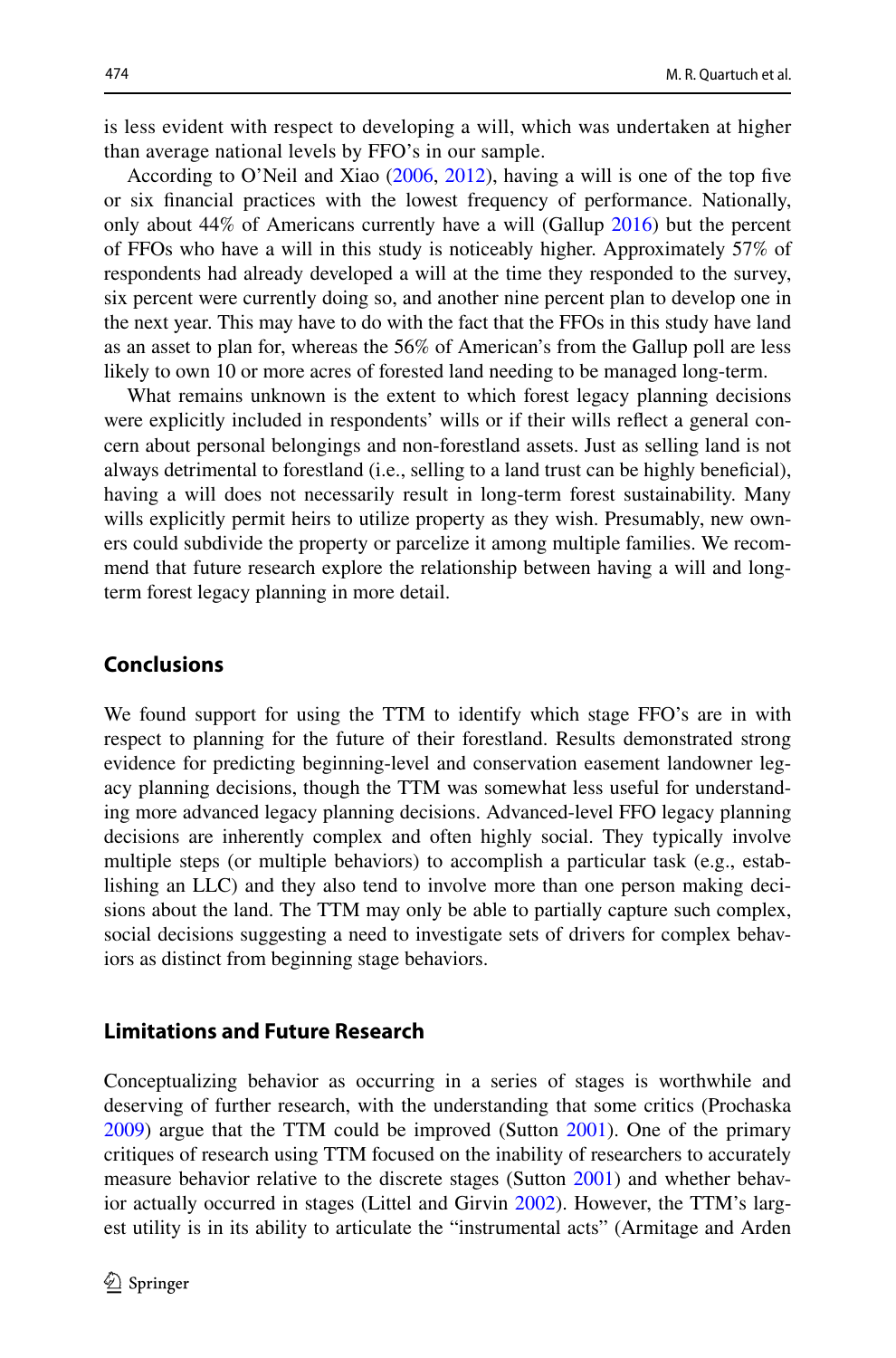[2002](#page-18-1), p. 100) which are vital to undertaking the behavior of interest. This is where future research could be quite valuable—not necessarily focusing solely on the stages but rather, the dynamic nature of behavior and the key factors that facilitate whether one undertakes the behavior. Additionally, the question about development rights could be improved to be less ambiguous. The wording of this question in the survey was "Development rights for land can be sold or donated through a conservation easement or restriction. Have development rights been sold or donated on this land by either you or a previous owner?" Thus, owners who responded yes may not have sold development rights for a conservation easement but for another purpose, such as a restriction (e.g., state tax law).

As the legacy planning behaviors became more complex (e.g., setting up a corporation), the TTM model was not as efective in explaining the variance in behavior. Researchers interested in further study of landowner behavior related to advanced legacy planning behaviors should consider using models of decision-making that explain more dynamic behaviors and group decision making processes under uncertainty. Two examples include social practices theory and socioemotional selectivity theory. The former explores behavior change through the lens of cognitive, social, and cultural factors that infuence the "practices" (or behaviors) of individuals and groups (Reckwitz [2002](#page-20-22)). The latter emphasizes the importance and role of temporal contexts in decision making and suggests that people's perceptions of time infuence their motivations and corresponding goals. As people age they "…are reminded of the fnitude of their lives, [and] attention shifts from future-oriented goals to emotionally meaningful goals" (Fung and Carstensen [2006](#page-19-22), p. 248–249). Each of these theories departs from traditional models of human behavior. In addition, they ofer a unique perspective that might resonate with FFOs who tend to be older, care deeply about their land, but struggle with how to pass it on to future heirs (Markowski-Lindsay et al. [2016](#page-20-12)).

**Funding** Funding for this research was provided by the US Department of Agriculture (USDA) National Institute of Food and Agriculture (NIFA) under Award Number 2015-68006-23110, University of Massachusetts.

#### **Declarations**

**Ethics approval** This research project received Institutional Review Board approval as indicated in the IRB Authorization Agreement (IAA) between Cornell University and the University of Massachusetts for the NIFA Land Transfer Project (eProtocol: 2014-2261).

# **References**

- <span id="page-18-1"></span>Armitage CJ, Arden MA (2002) Exploring discontinuity patterns in the transtheoretical model: an application of the theory of planned behaviour. Br J Health Psychol 7(1):89–103
- <span id="page-18-0"></span>Bandura A (1977) Self-efficacy: Toward a unifying theory of behavioral change. Psychol Rev 84(2):191–215
- <span id="page-18-2"></span>Broderick SH, Hadden KP, Heninger B (1994) The next generation's forest: Woodland owners' attitudes toward estate planning and land preservation in Connecticut. Northern J Appl For 11(2):47–52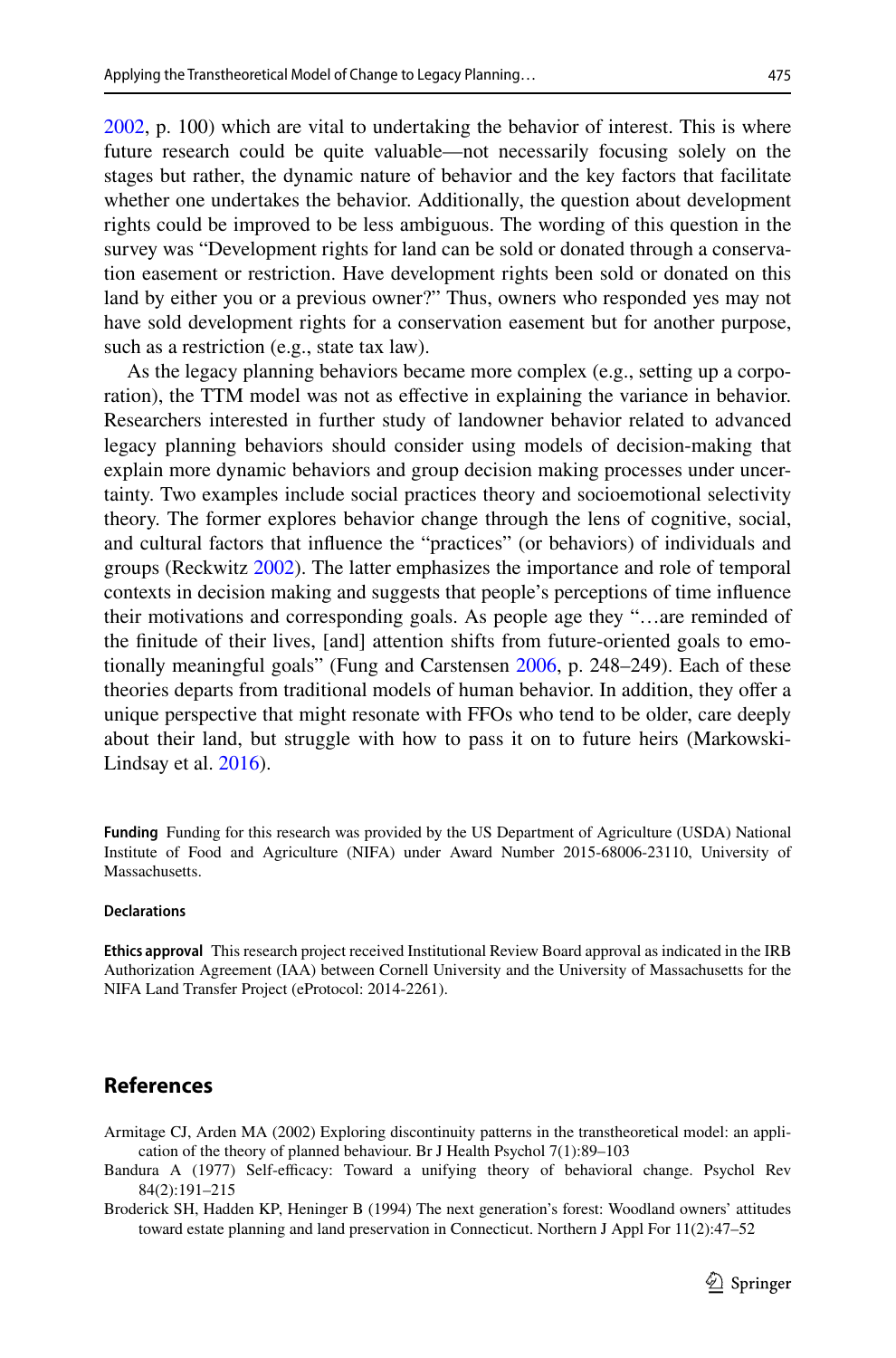- <span id="page-19-20"></span>Broussard Allred, S., G. Gof, L. Wetzel, and M. Luo. 2011. Evaluating Peer Impacts of the Master Forest Owner Volunteer Program in New York. *Journal of Extension* 49(5): Article Number 5RIB3. [http://](http://www.joe.org/joe/2011october/rb3.php) [www.joe.org/joe/2011october/rb3.php](http://www.joe.org/joe/2011october/rb3.php)
- <span id="page-19-15"></span>Butler B (2008) Family forest owners of the United States, 2006. Gen. Tech. Rep. NRS-27. Newton Square, PA: U.S. Department of Agriculture, Forest Service, Northern Research Station. 72 p. Accessed 2 Oct 2019. [https://doi.org/10.2737/NRS-GTR-27.](https://doi.org/10.2737/NRS-GTR-27)
- <span id="page-19-12"></span>Butler BJ, Leatherberry EC (2004) Americas family forest owners. J Forest 102(7):4–14
- <span id="page-19-14"></span>Butler BJ, Hewes JH, Dickinson BJ, Andrejczyk K, Butler SM, Markowski-Lindsay M (2016) Family Forest Ownerships of the United States, 2013: fndings from the USDA Forest Service's National Woodland Owner Survey. J Forest 114(6):638–647. <https://doi.org/10.5849/jof.15-099>
- <span id="page-19-0"></span>Butler, B.J., S.M. Butler, J. Caputo, J. Dias, A. Robillard, and E.M. Sass. 2020. Family Forest Ownerships of the United States, 2018: Results from the USDA Forest Service, National Woodland Owner Survey. Gen. Tech. Rep. NRS-199. Madison, WI: Department of Agriculture, Forest Service, Northern Research Station. 56 p. Accessed September 20, 2020. [https://www.nrs.fs.fed.us/pubs/postprint/](https://www.nrs.fs.fed.us/pubs/postprint/NRS-GTR-199/) [NRS-GTR-199/](https://www.nrs.fs.fed.us/pubs/postprint/NRS-GTR-199/)
- <span id="page-19-17"></span>Carifo J, Perla RJ (2007) Ten common misunderstandings, misconceptions, persistent myths and urban legends about Likert scales and Likert response formats and their antidotes. J Soc Sci 3(3):106–116
- <span id="page-19-3"></span>Carbonari JP, DiClemente CC (2000) Using transtheoretical model profles to diferentiate levels of alcohol abstinence success. J Consult Clin Psychol 68(5):810–817
- <span id="page-19-13"></span>Catanzaro P, Markowski-Lindsay M, Milman A, Kittredge D (2014) Assisting family forest owners with conservation-based estate planning: a preliminary analysis. J Ext. [https://joe.org/joe/2014april/](https://joe.org/joe/2014april/a9.php) [a9.php](https://joe.org/joe/2014april/a9.php)
- <span id="page-19-10"></span>Côté MA, Gilbert D, Nadeau S (2015) Characterizing the profles, motivations and behaviour of Quebec's forest owners. Forest Policy Econ 59:83–90
- <span id="page-19-16"></span>Dillman DA, Smyth JD, Christian LM (2014) Internet, phone, mail, and mixed-modesurveys: The tailored design method. Wiley, Hoboken
- <span id="page-19-8"></span>Fried TR, Redding CA, Robbins ML, Paiva A, O'Leary JR, Lannone L (2010) Stages of change for the component behaviors of advance care planning. J Am Geriat Soc 58(12):2329–2336
- <span id="page-19-6"></span>Fried TR, Redding CA, Robbins ML, Paiva A, O'Leary JR, Lannone L (2012) Promoting advance care planning as health behavior change: Development of scales to assess decisional balance, medical and religious beliefs, and processes of change. Patient Educ Couns 86(1):25–32
- Friman M, Huck J, Olsson LE (2017) Transtheoretical model of change during travel behavior interventions: an integrative review. Int J Environ Res Public Health 14(581):1–15
- <span id="page-19-22"></span>Fung HH, Carstensen LL (2006) Goals change when life's fragility is primed: lessons learned from older adults, the September 11 attacks and SARS. Soc Cognition 24(3):248–278
- <span id="page-19-21"></span>Gallup poll (2016) Accessed 20 May 2019. [https://news.gallup.com/poll/191651/majority-not.aspx.](https://news.gallup.com/poll/191651/majority-not.aspx)
- <span id="page-19-4"></span>Gatersleben B, Appleton K (2007) Contemplating cycling to work: attitudes and perceptions in diferent stages of change. Transp Res Part A Policy Pract 41(3):302–312
- <span id="page-19-7"></span>Gibbison GA, Johnson CD (2012) Stages of change in physical exercise and social support: an integrated socio-psycho-economic approach. J Appl Sociol 42(3):646–668
- <span id="page-19-9"></span>Gebrehiwot T, van der Veen A (2015) Farmers prone to drought risk: Why some farmers undertake farmlevel risk-reduction measures while others not? Environ Manage 55:588–602
- <span id="page-19-1"></span>Gobster PH, Rickenbach M (2004) Private forestland parcelization and development in Winsconsin's Northwoods: perceptions of resource-oriented stakeholders. Landsc Urb Plan 69(2–3):165–182
- <span id="page-19-18"></span>Gootee RS, Blatner KA, Baumgartner DM, Carroll MS, Weber EP (2010) Choosing what to believe about forests: Diferences between professional and non-professional evaluative criteria. Small-Scale Forestry 9(2):137–152
- <span id="page-19-2"></span>Greenberg J, Pyszczynski T, Solomon S (1986) The causes and consequences of a need for self-esteem: a terror management theory. In: Baumeister RF (ed) Public self and private self. Springer, New York, pp 189–212
- <span id="page-19-11"></span>Gruver JB, Metcalf AL, Muth AB, Finley JC, Luloff AE (2017) Making decisions about forestland succession: perspectives from Pennsylvania's private forest landowners. Soc Nat Resour 30(1):47–62
- <span id="page-19-19"></span>Hamunen K, Appelstrand M, Hujala T, Kurttila M, Sriskandarajah N, Vilkriste L, Westberg L, Tikkanen J (2015) Defning peer-to-peer learning–from an old 'art of practice' to a new mode of forest owner extension? J Agric Educ Ext 21(4):293–307
- <span id="page-19-5"></span>He HA, Greenberg S, Huang EM (2010) One size does *not* ft all: applying the transtheoretical model to energy feedback technology design. In: CHI 2010 Proceedings of the SIGCHI conference on human factors in computing science, pp 927–936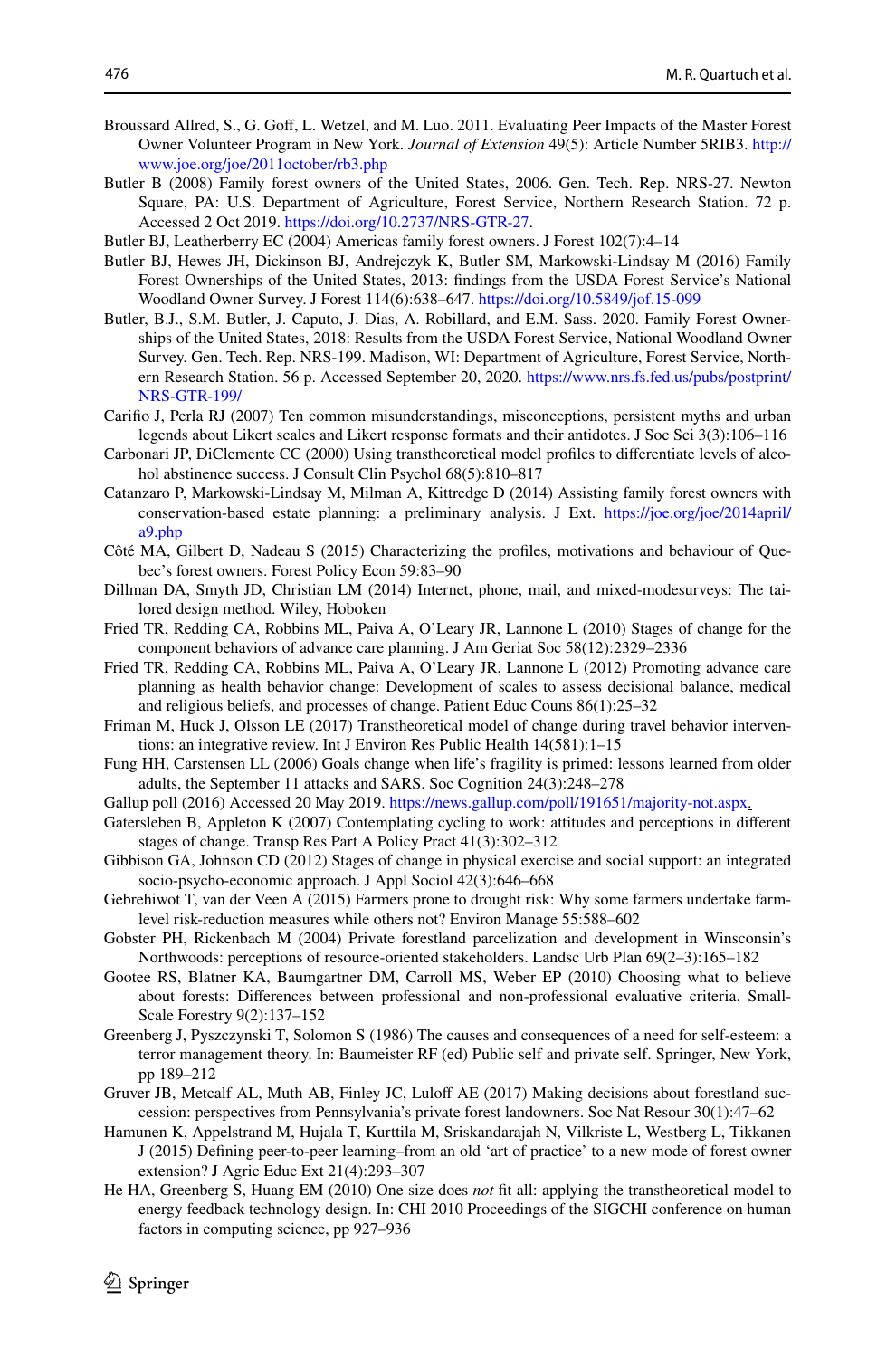- <span id="page-20-18"></span>Hujala T, Tikkanen J, Hänninen H, Virkkula O (2009) Family forest owners' perception of decision support. Scand J For Res 24(5):448–460
- Karppinen H, Berghäll S (2015) Forest owners' stand improvement decisions: applying the theory of planned behavior. Forest Policy Econ 50:275–284
- <span id="page-20-11"></span>Kelly MC, Germain RH, Stacey AM (2016) Forest conservation programs and the landowners who prefer them: profling family forest owners in the New York City watershed. Land Use Policy 50:17–28
- <span id="page-20-1"></span>Kilgore MA, Snyder SA, Eryilmaz D, Markowski-Lindsay MA, Butler BJ, Kittredge DB, Catanzaro PF, Hewes JH, Andrejczyk K (2015) Assessing the relationship between diferent forms of landowner assistance and family forest owner behaviors and intentions. J Forest 113(1):12–19
- <span id="page-20-17"></span>Korhonen K, Hujala T, Kurttila M (2013) Difusion of voluntary protection among family forest owners: decision process and success factors. Forest Policy Econ 26:82–90
- <span id="page-20-19"></span>Knoot TG, Rickenbach M (2014) Forester networks: the intersection of private lands policy and collaborative capacity. Land Use Policy 38:388–396
- <span id="page-20-6"></span>Lamb R, Joshi MS (2004) Active but not consistent: Dietary behavior and the stages of change model. Psychol Health 19:543–559
- <span id="page-20-0"></span>Liknes GC, Nelson MD, Butler BJ (2010) Public and private forest ownership in the conterminous United States. Chapter 6. In: Eredics P (ed) Mapping forestry. ESRI Press, Redlands, pp 21–24
- <span id="page-20-21"></span>Littell JH, Girvin H (2002) Stages of change A critique. Behav Mod 26:223–273
- <span id="page-20-10"></span>Markowski-Lindsay M, Catanzaro P, Bell K, Kittredge D, Markowitz E, Leahy J, Butler B, Milman A, Allred S (2018) In forest and intact: Designating future use of family-forest-owned land. J Forest 116(4):357–366
- <span id="page-20-12"></span>Markowski-Lindsay M, Catanzaro P, Milman A, Kittredge D (2016) Understanding family forest land future ownership and use: Exploring conservation bequest motivations. Small-Scale Forestry 15:241–256
- <span id="page-20-2"></span>Markowski-Lindsay M, Catanzaro P, Bell K, Kittredge D, Leahy J, Butler B, Sisock M (2017) Estate planning as a forest stewardship tool: a study of family land ownerships in the northeastern US. Forest Policy Econ 83:36–44
- <span id="page-20-4"></span>Mastellos N, Gunn LH, Felix LM, Car J, Majeed A (2014) Transtheoretical model stages of change for dietary and physical exercise modifcation in weight loss management for overweight and obese adults. Cochrane Database Syst Rev
- Marshall SJ, Biddle SJH (2001) The transtheoretical model of behavior change: a meta- analysis of applications to physical activity and exercise. Ann Behav Med 23(4):229–246. [https://doi.](https://doi.org/10.1207/S15324796ABM2304_2) [org/10.1207/S15324796ABM2304\\_2](https://doi.org/10.1207/S15324796ABM2304_2)
- <span id="page-20-7"></span>Medvene LJ, Base M, Patrick R, Wescott J (2007) Advance directives: assessing stage of change and decisional balance in a community-based educational program. J Appl Soc Psychol 37(10):2298–2318

<span id="page-20-16"></span>Murray J (2013) Likert data: What to use, parametric or non-parametric? Int J Bus Soc Sci 4(11):258–264

- <span id="page-20-13"></span>O'Neill B, Xiao JJ (2006) Financial ftness quiz fndings: Strengths, weaknesses, and disconnects. J Ext 44(1):195–207
- <span id="page-20-14"></span>O'Neill B, Xiao JJ (2012) Financial behaviors before and after the fnancial crisis: Evidence from an online survey. J Financ Couns Plan 23(1):33–46
- <span id="page-20-15"></span>Norman G (2010) Likert scales, levels of measurement and the "laws" of statistics. Adv Health Sci Educ 15(5):625–632
- <span id="page-20-5"></span>Parkes SD, Jopson A, Marsden G (2016) Understanding travel behavior change during mega-events: lessons from the London 2012 Games. Transp Res Part A 92:104–119
- <span id="page-20-3"></span>Prochaska JO, DiClimente CC (1983) Stages and processes of self-change of smoking: toward an integrative model of change. J Consult Clin Psychol 51(3):390–395
- <span id="page-20-8"></span>Prochaska JA, Wright JA, Velicer WF (2008) Evaluating theories of health behavior change: a hierarchy of criteria applied to the TTM. Appl Psychol 57(4):561–588
- <span id="page-20-20"></span>Prochaska JO (2009) Flaws in the theory or faws in the study: A commentary on "The efect of Transtheoretical Model based interventions on smoking cessation." Soc Sci Med 68(3):404–406
- <span id="page-20-9"></span>Quartuch MR, Beckley T (2013) Landowners perceptions of their moral and ethical stewardship responsibilities in New Brunswick, Canada, and Maine, USA. Small-Scale Forestry 12(3):437–460
- <span id="page-20-22"></span>Reckwitz A (2002) Toward a theory of social practices: a development in culturalist theorizing. Eur J Soc Theory 5(2):243–263
- Rekola EPM (2001) The theory of planned behavior in predicting willingness to pay for abatement of forest regeneration. Soc Nat Resour 14(2):93–106